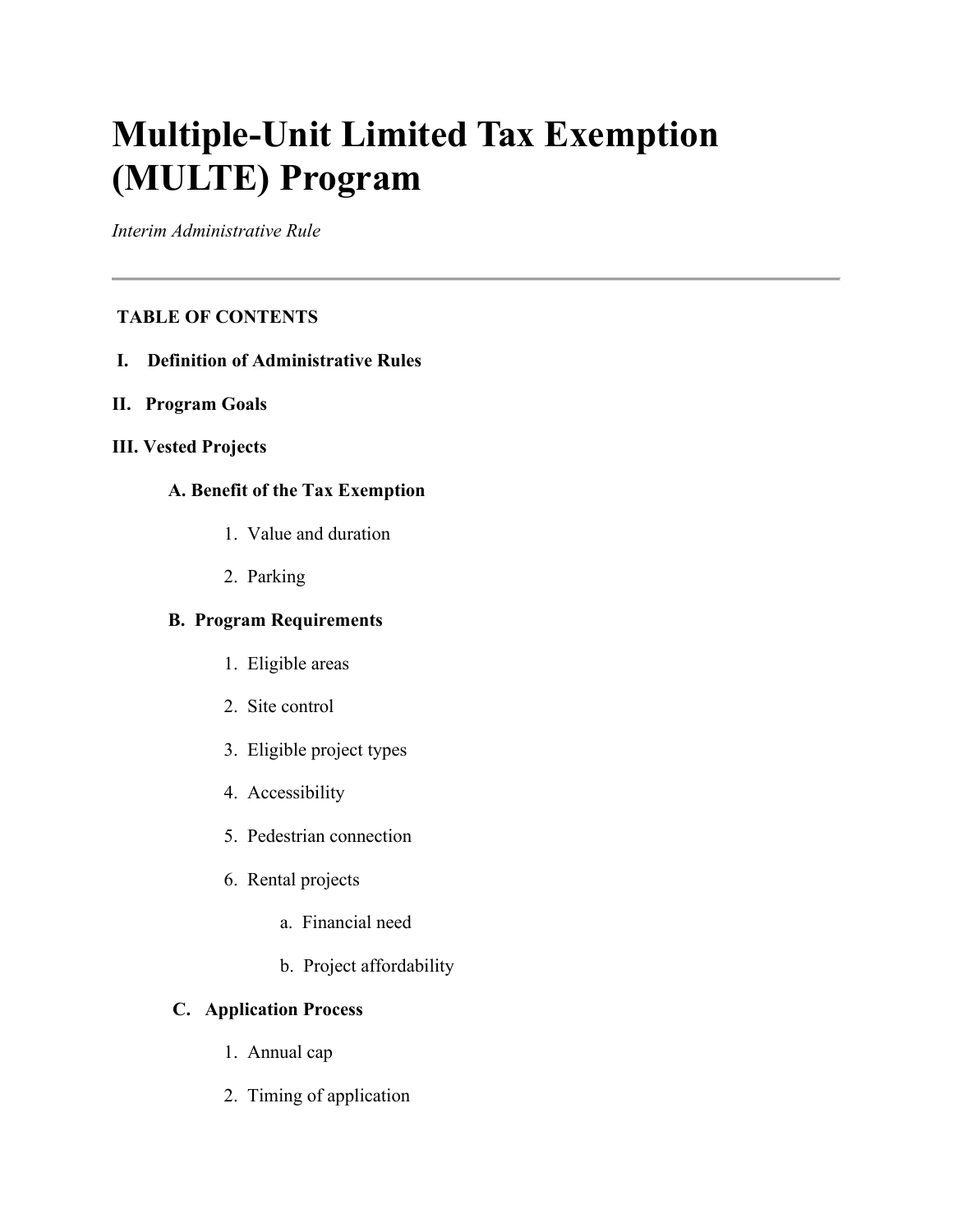- 3. Pre-application meeting
- 4. DMWESB-SDVBE contracting
- 5. Lease-up strategy
- 6. Neighborhood Contact
- 7. Application Requirements
	- a. Application processing fee
	- b. PHB Application Form
	- c. Project narrative
	- d. Financial information
	- e. Supporting documentation
	- f. Additional information

#### **D. Application Approval**

- 1. Review of program requirements
- 2. URA approval
- 3. Investment Committee review
- 4. Application activation fee
- 5. Public hearing
- 6. Final approval
- 7. County activation

## **E. Compliance Requirements**

- 1. Program sunset date
- 2. Changes to projects
- 3. DMWESB-SDVBE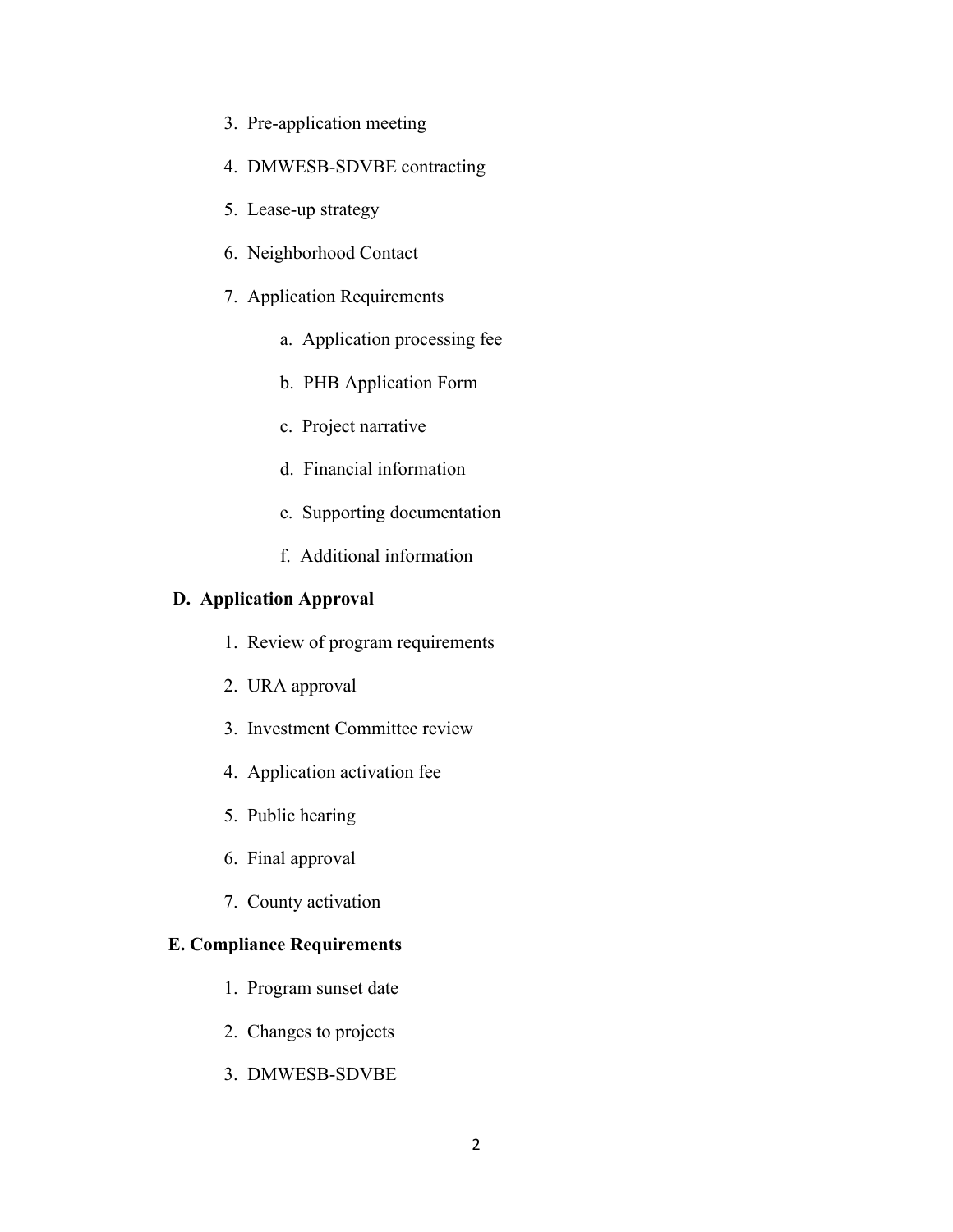### 4. Rental projects

- a. Extended Use Agreement
- b. Lease-up approval
- c. Tenant Screening
- d. Annual reporting and review

## **IV. IH Projects and Extended Affordability Projects**

## **A. Benefit of the Tax Exemption**

- 1. Value and duration
- 2. Parking

## **B. Program Requirements**

- 1. Eligible areas
- 2. Site control
- 3. Eligible project types
- 4. Accessibility
- 5. Pedestrian connection
- 6. Rental projects
	- a. Financial need
	- b. Project affordability
- 7. For-sale units

#### **C. Application Process**

- 1. Annual cap
- 2. Timing of application
- 4. DMWESB-SDVBE contracting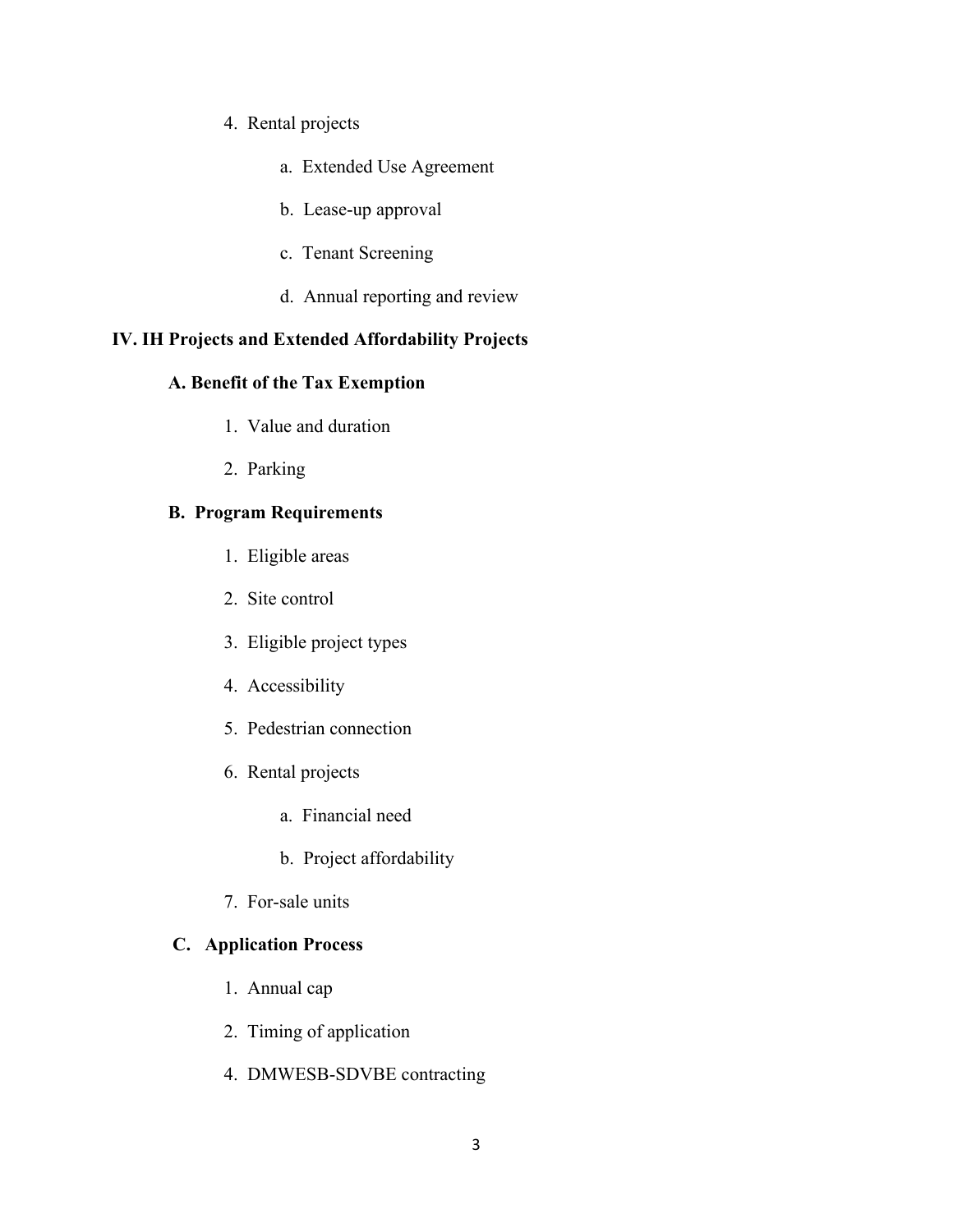- 5. Lease-up strategy
- 7. Application Requirements
	- b. PHB Application Form

## **D. Application Approval**

- 1. Review of program requirements
- 2. URA approval
- 6. Final approval
- 7. County activation

#### **E. Compliance Requirements**

- 1. Program sunset date
- 2. Changes to projects
- 3. DMWESB-SDVBE
- 4. Rental projects
	- a. Regulatory Agreement
	- b. Lease-up approval
	- c. Tenant Screening
	- d. Annual reporting and review
- 5. For-sale units
	- a. Notice
	- b. Homebuyer verification
	- c. PHB review prior to closing
	- d. Sales over the price cap
	- e. Construction completion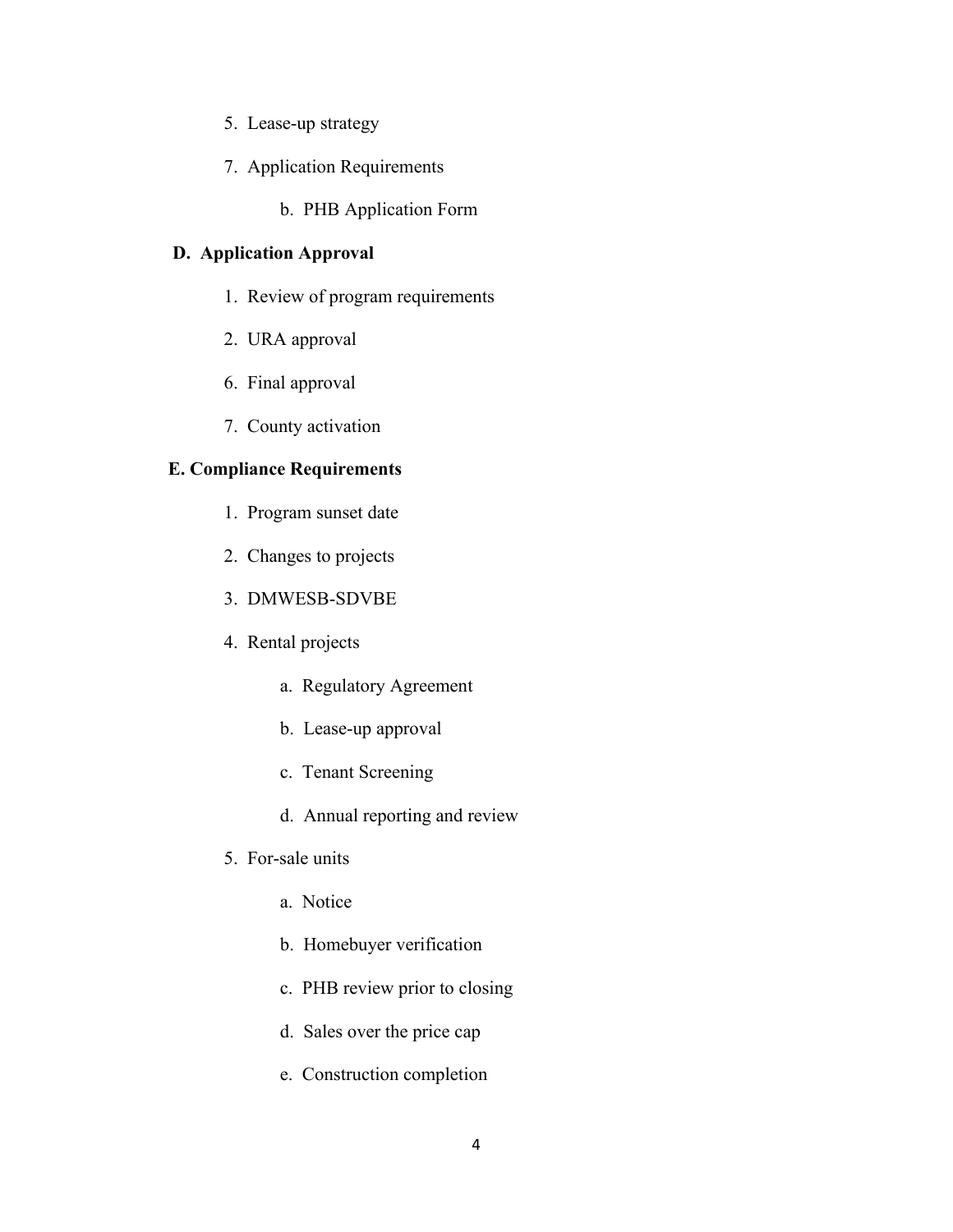- f. Verification of closing
- g. Subsequent buyers
- h. Owner occupancy
- i. Hardship exception process

## **V. Termination of Active Exemptions**

## **VI. PHB Administrative Requirements and Dates**

## **I. Definition of Administrative Rules**

These Administrative Rules (these "Rules") are created in accordance with the Portland Housing Bureau's ("PHB's") Administrative Rulemaking Procedure in order to define the policies, processes, and procedures for implementing the Multiple-Unit Limited Tax Exemption Program ("MULTE" or "Program") authorized by City Code 3.103 (Property Tax Exemption for Multiple-Unit Housing Development) and Oregon Revised Statutes (ORS) 307.600 through 307.637.

These Rules were initially approved by City Council, but the Director of PHB, or a designee, has authority to adopt, amend, and repeal these Rules as necessary to implement the Program.

Administration of the MULTE is subject to changes as a result of Portland City Code 30.01.120 (and the administrative rules thereunder) and Portland Zoning Code 33.245 concerning Inclusionary Housing that were effective February 1, 2017 (collectively, the "IH Requirements") and resulted in Projects (defined below) being exempt from certain aspects of the MULTE requirements as noted throughout these Rules.

A. Projects that submitted a land use or a building permit application prior to February 1, 2017and are not subject to IH Requirements, as determined by the Bureau of Development Services, will be referred to herein as "Vested Projects".

B. Projects that are subject to the IH Requirements or that elect to be subject to the IH Requirements will be referred to herein as "IH Projects".

C. IH Projects that elect to exceed the minimum number of IH Units required by the IH Requirements will be referred to herein as "Extended Affordability Projects".

Program policies, processes, and procedures are outlined in these Rules, however, a Program applicant (including successors and assigns, the "Applicant") must also comply with all other federal, state and local laws.

## **II. Program Goals**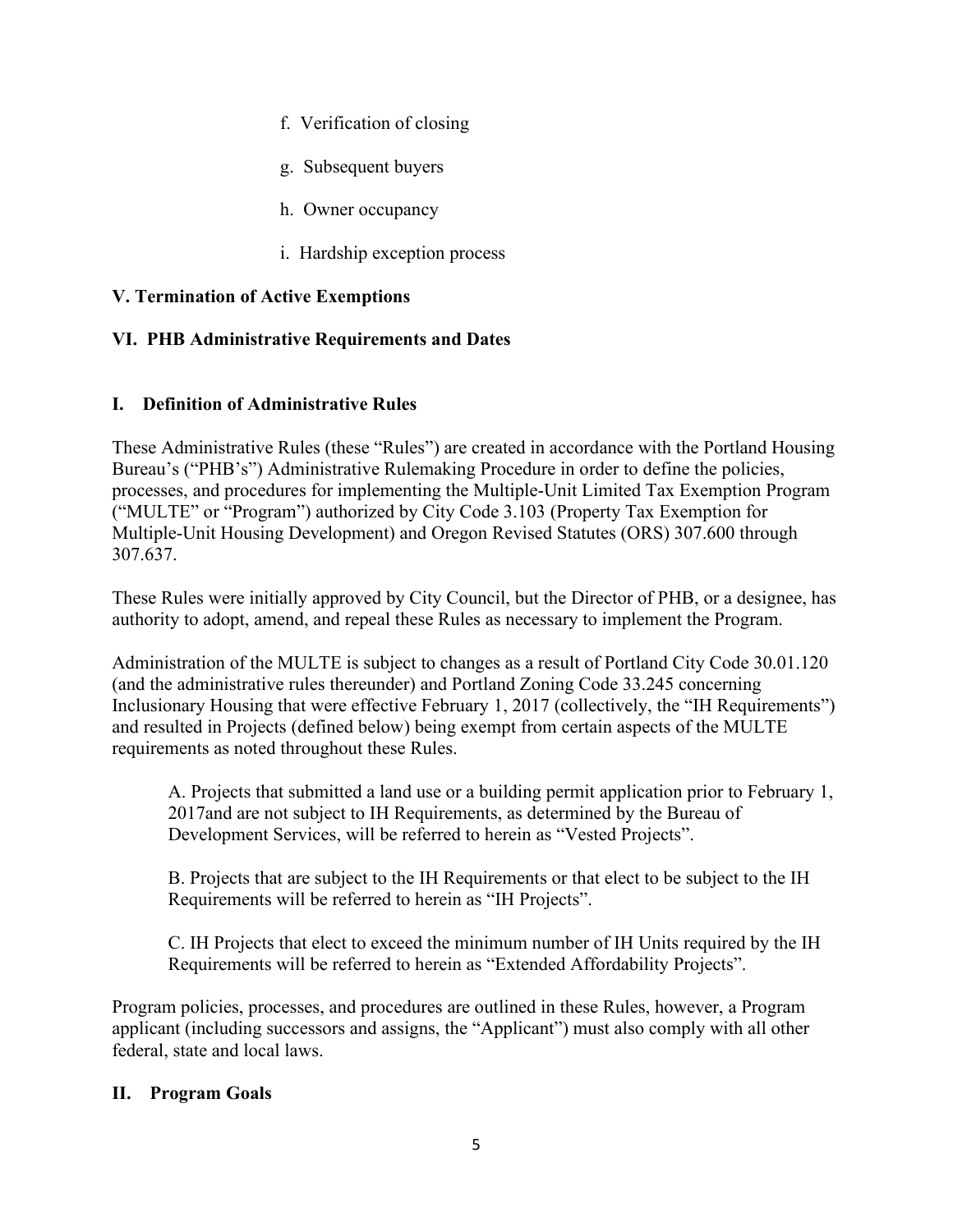In addition to meeting the legislative goals set forth in ORS 307.600, the City of Portland and Multnomah County have established the following goals for the MULTE Program:

**A.** Support the creation of affordable housing units through the Inclusionary Housing Program.

**B.** Stimulate the inclusion of affordable housing in projects where affordable housing may not otherwise be made available;

**C.** Leverage market activities to advance housing and economic prosperity goals by aligning those activities with the goals of the Portland Plan and the PHB's Strategic Plan; and

**D.** Provide transparent and accountable stewardship of public investments.

## **III. Vested Projects**

## **A. Benefit of the Tax Exemption**

**1. Value and duration** – The MULTE Program provides a ten-year property tax exemption on the entire residential portion of the structural improvements of Vested Projects, so long as Program requirements are met. Vested Project applications will be accepted for review through June 30, 2020 under the "Incenting the Pipeline MULTE Program" approved by City Council under Ordinance 188869 on March 21, 2018 and amended under Ordinance 189247 on November 8, 2018, unless otherwise extended. During the exemption period, Applicants are still responsible for payment of any taxes on the assessed value of the land and any commercial portions of the Vested Project.

Only Vested Projects with an estimated first year of foregone revenue of \$500,000 or less are eligible for an exemption.

The value of the exemption cannot exceed 100% of the real market value. In the case of a structure converted in whole, or in part, from another use to a multifamily housing, only the incremental increase in value that can be attributed to the conversion is eligible for the exemption.

A property's maximum assessed value is recalculated when the exemption is either terminated for noncompliance or expires after the ten-year compliance period (the "Incenting the Pipeline MULTE Program Compliance Period"). Thereafter, the Applicant shall pay the full amount of the recalculated property taxes.

**2. Parking** – The exemption may include parking constructed as part of the multiple-unit housing construction, addition or conversion. If the tenant of an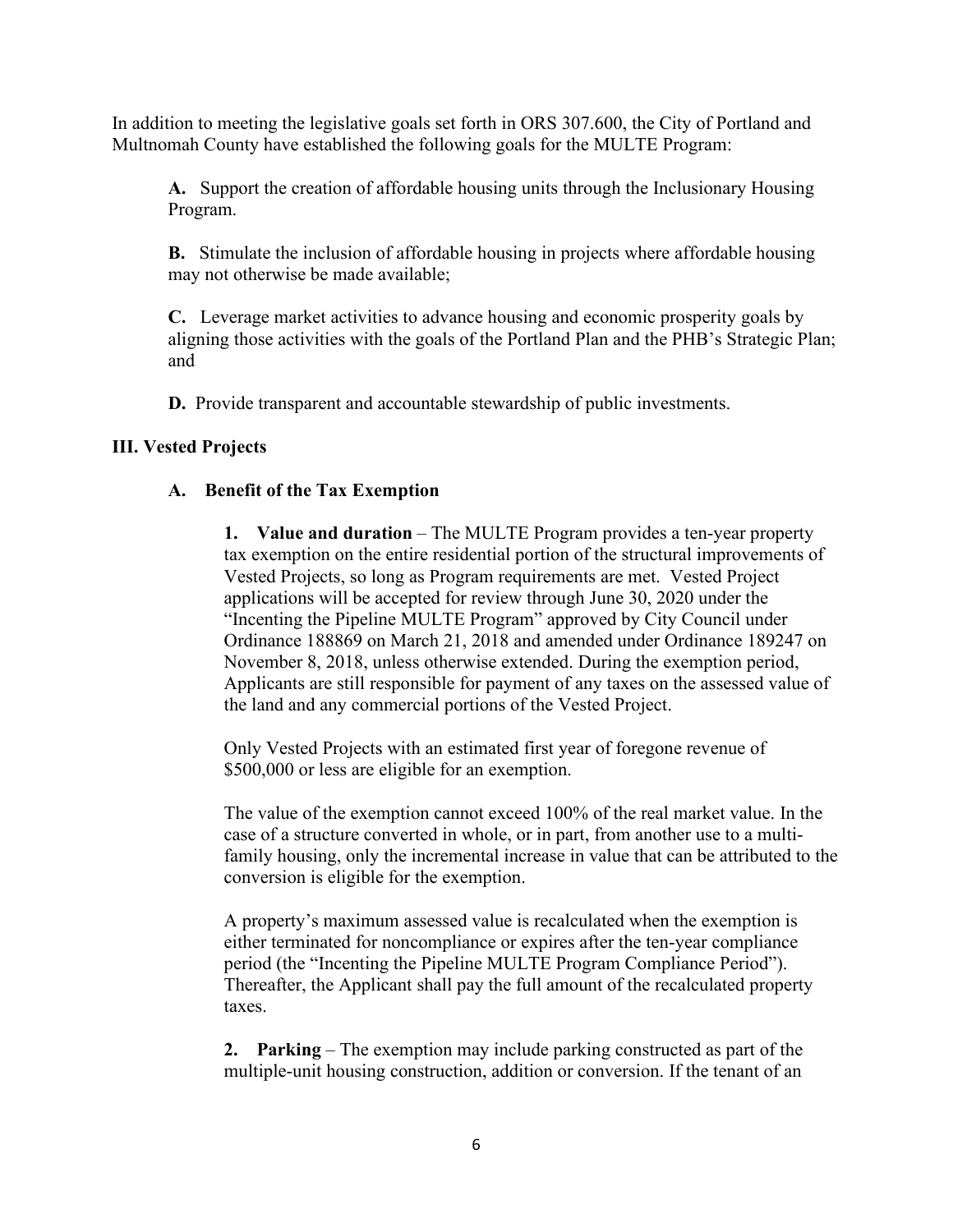affordable unit is required to pay for parking, the cost of the parking must be included in the tenant's monthly maximum rent calculation.

#### **B. Program Requirements**

**1. Eligible areas** – Vested Projects must be located within the City of Portland.

**2.** Site control – The Applicant must own or have site control of the Vested Project site.

**3. Eligible project types** – Vested Projects must have proposed new construction, an addition to an existing structure or a conversion of an existing non-residential structure to multi-housing.

a. Vested Projects must have at least twenty new residential units.

b. A row-house or townhouse development containing rental units may be eligible so long as all other eligibility criteria are met.

c. A Vested Project must not be designed or used for transient accommodation, including, but not limited to, vacation or short-term rentals, hotels or motels at any point during the Incenting the Pipeline MULTE Program Compliance Period.

**4. Accessibility** – At least 5% of the affordable units in a Vested Project must be built to be adaptable for full ADA accessibility.

**5. Pedestrian connection** – A Vested Project must provide pedestrian design elements in accordance with ORS 307.618 (1) (a) and be physically or functionally related to and enhance the effectiveness of a light rail line or mass transportation system.

Pedestrian design elements must include continuous, unobstructed, and a reasonably direct route between two points that are intended and suitable for pedestrian use. Examples are sidewalks, walkways, stairways and pedestrian bridges. On developed properties, pedestrian design elements are generally hard surfaced. In parks and natural areas, pedestrian design elements may be softsurfaced pathways. On undeveloped properties and properties intended for redevelopment, pedestrian design elements may also include rights-of-way or easements for future pedestrian improvements.

## **6. Rental projects:**

**a. Financial need** – A Vested Project's pro forma must demonstrate that the MULTE is necessary in order to provide Affordable (as hereinafter defined) rental units at the Vested Project.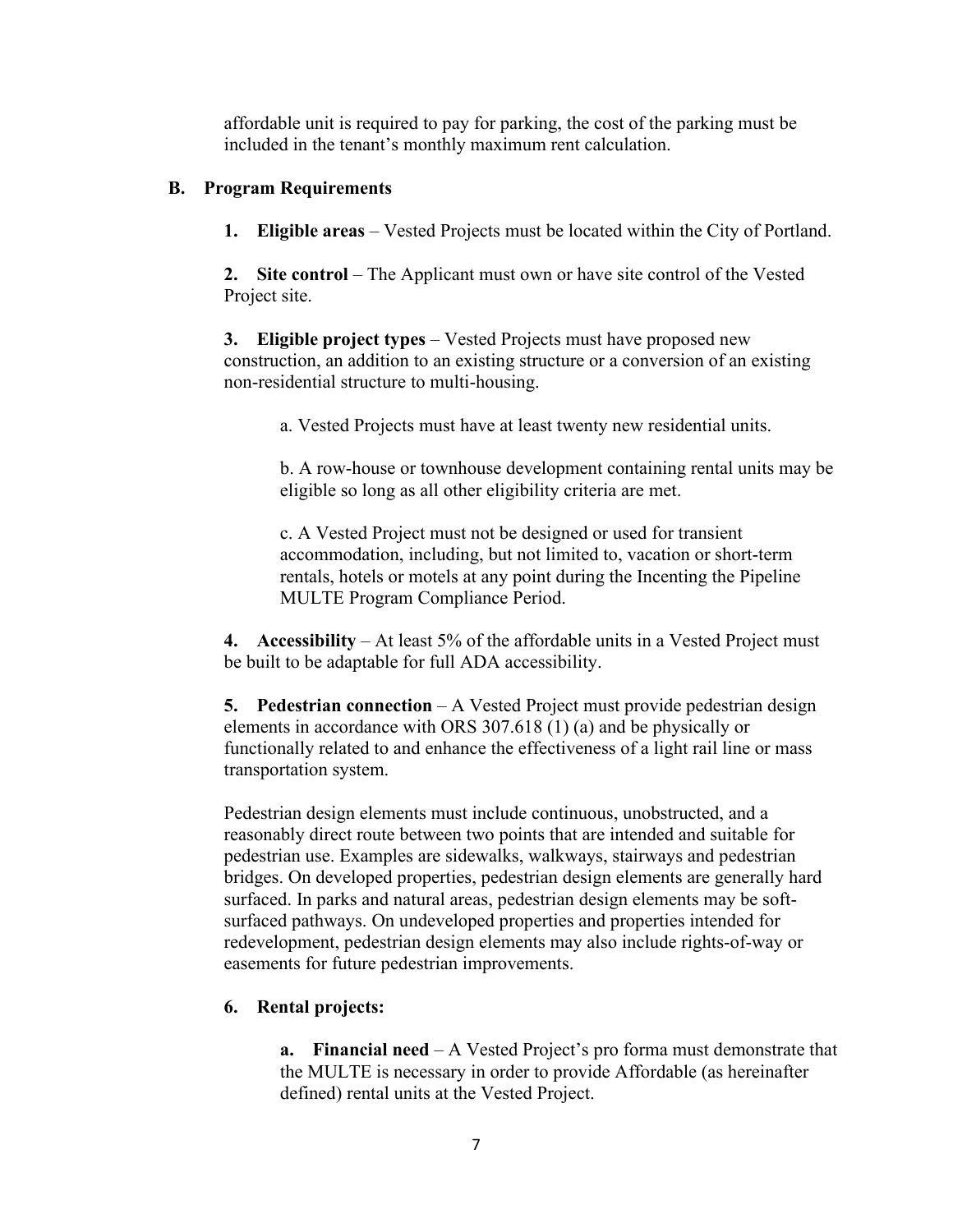**b. Affordability Requirements--** During the Incenting the Pipeline MULTE Program Compliance Period, Vested Projects must make at least 20% of the total number of units Affordable to households earning 60% or less of the area median family income (MFI).

For purposes of the area MFI, measurement of area MFI is determined by using the U.S. Department of Housing and Urban Development's, or its successor agency's, annually published Median Family Income and Rent chart for the Portland Metropolitan Area for a family of one person (for a studio apartment), two persons (for a one-bedroom apartment), three persons (for a two-bedroom apartment), or four persons (for a threebedroom apartment). For purposes of the MULTE, "Affordable" rent means a rental rate that does not exceed 30% of a household's monthly maximum MFI level for each bedroom size including allowances for utilities that are either directly paid by tenants or billed back to tenants by the Applicant for reimbursement. No utility allowance is required for utilities paid by the owner and not reimbursed by the tenant. Projected utility estimates must be determined by using the Utility Allowance Schedule, published by Home Forward annually, or by an Energy Consumption Analysis report from a state certified Energy Consumption Model Analyst.

Affordable units must be distributed evenly amongst the unit mix (bedroom sizes) in the Vested Project. Further, Vested Projects must maintain the same unit distribution of Affordable units during the Incenting the Pipeline MULTE Program Compliance Period, although individual units do not need to be designated. Affordable units may float within the Vested Projects to ensure that the required percentage of each Affordable unit size is maintained throughout the Incenting the Pipeline MULTE Program Compliance Period.

The Affordable units may be reconfigured based on the total number of bedrooms included in the Vested Project. This option allows for the reconfiguration of bedrooms into Affordable units of two bedrooms or more. This results in a Vested Project with a smaller number of Affordable units that are greater in number of bedrooms. PHB staff calculate the minimum number of Affordable units based on 20% of each unit type in the unit mix. The total number of bedrooms that would be required can then be reconfigured into larger unit sizes with the same number of total bedrooms.

#### **C. Application Process**

**1. Cap on foregone revenue approved** – There is a rolling cap on estimated foregone revenue, based each project's estimated foregone revenue for the first year of the Incenting the Pipeline MULTE Program Compliance Period, to not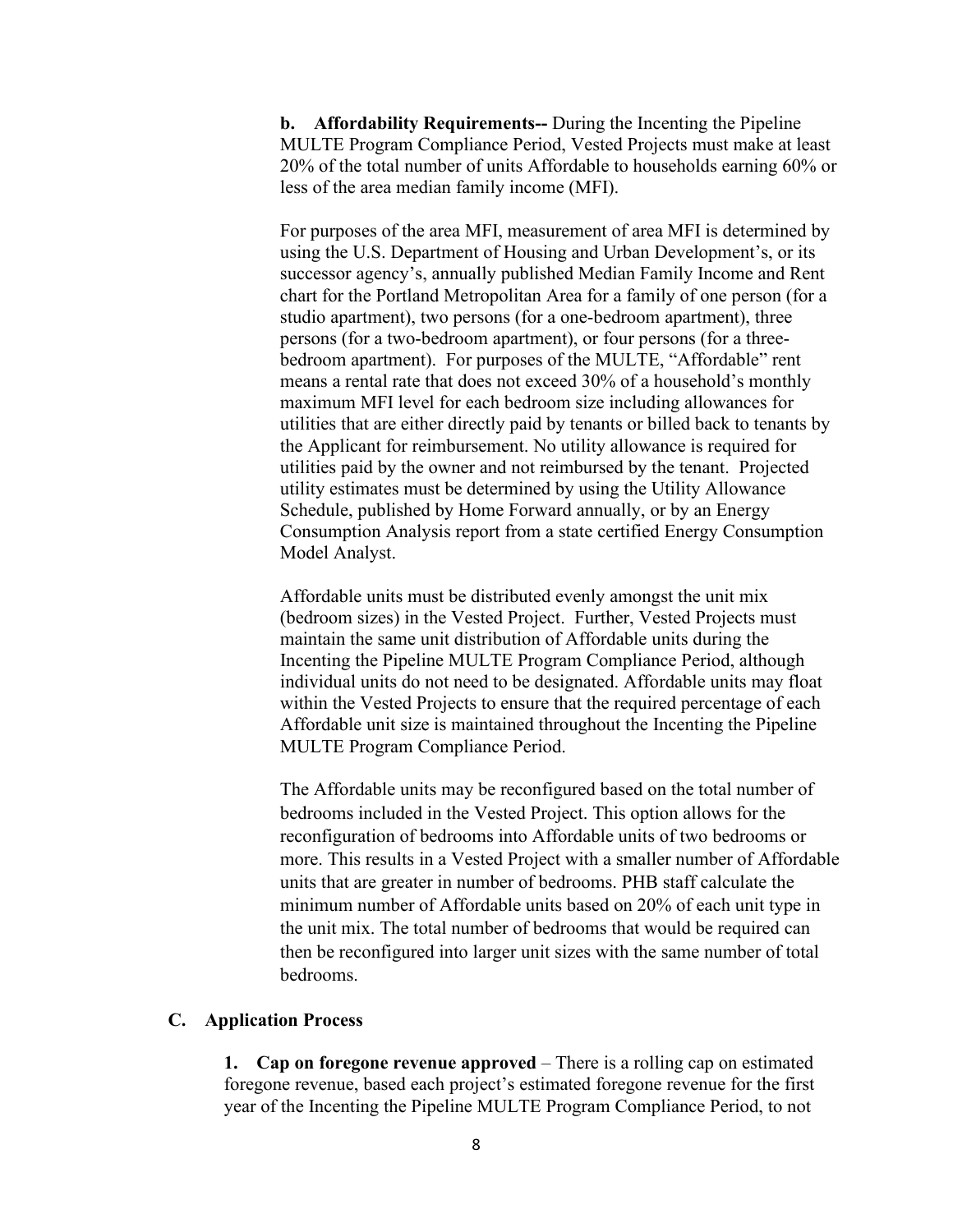exceed more than \$3 million over the roughly two-year duration of the Program set aside for Vested Projects. Therefore, PHB will use its discretion to ensure that the cap is not exceeded in any individual year. The exemption amount is calculated based on the projects' total projected value upon completion. The number of projects and units approved will depend on estimates of total foregone revenue. Properties located in eligible areas within Urban Renewal Areas are exempt from the cap. However, only Vested Projects with an estimated first year of foregone revenue of \$500,000 are eligible.

**2. Timing of application –** Applications must be submitted and approved prior to issuance of the Vested Project's building permit and prior to announcing bids for sub-contracting. Applications for Vested Projects will be accepted by PHB through June 30, 2020.

**3. Pre-application meeting** – Prior to a Vested Project applying for MULTE, Applicants need to contact the MULTE Program Coordinator, who will schedule a two-hour pre-application meeting to be held within approximately 20 business days and include the development team and general contractor representatives and PHB staff.

**4. DMWESB-SDVBE contracting** – Applicants must consult with PHB staff and a third-party technical assistance provider prior to opening up bidding for the construction and prior to application for the MULTE. The MULTE application must include a description of strategies identified in coordination with the technical assistance provider that will be used to employ minority-owned businesses, women-owned businesses, and emerging small businesses (collectively, "DMWESB-SDVBE's") for construction of the Vested Project. Prior to MULTE approval, the Applicant must provide a copy of a signed contract with a third-party technical assistance provider approved by PHB. The Applicant must cause the general contractor to work with the City of Portland's Procurement Services Compliance Specialist to report results during bidding and construction.

**5. Lease-up strategy** – Applicants must consult with PHB staff about lease-up of the Vested Project. Applicants are encouraged to list available units on, and utilize the leads received from OneAppOregon, as well as accepting Rent Well certificates, and acceptance of appeals of both conditional approvals and denials.

**6. Neighborhood Contact** – Applicants are required to participate in the Neighborhood Contact process prior to applying for the building permit and tax exemption program. The Neighborhood Contact process provides a setting for the Applicant and neighborhood residents to discuss a proposed project in an informal manner. By sharing information and concerns during the application process, all involved have the opportunity to identify ways to improve a proposed project, and to resolve conflicts before the MULTE is approved.

The requirements for Neighborhood Contact are: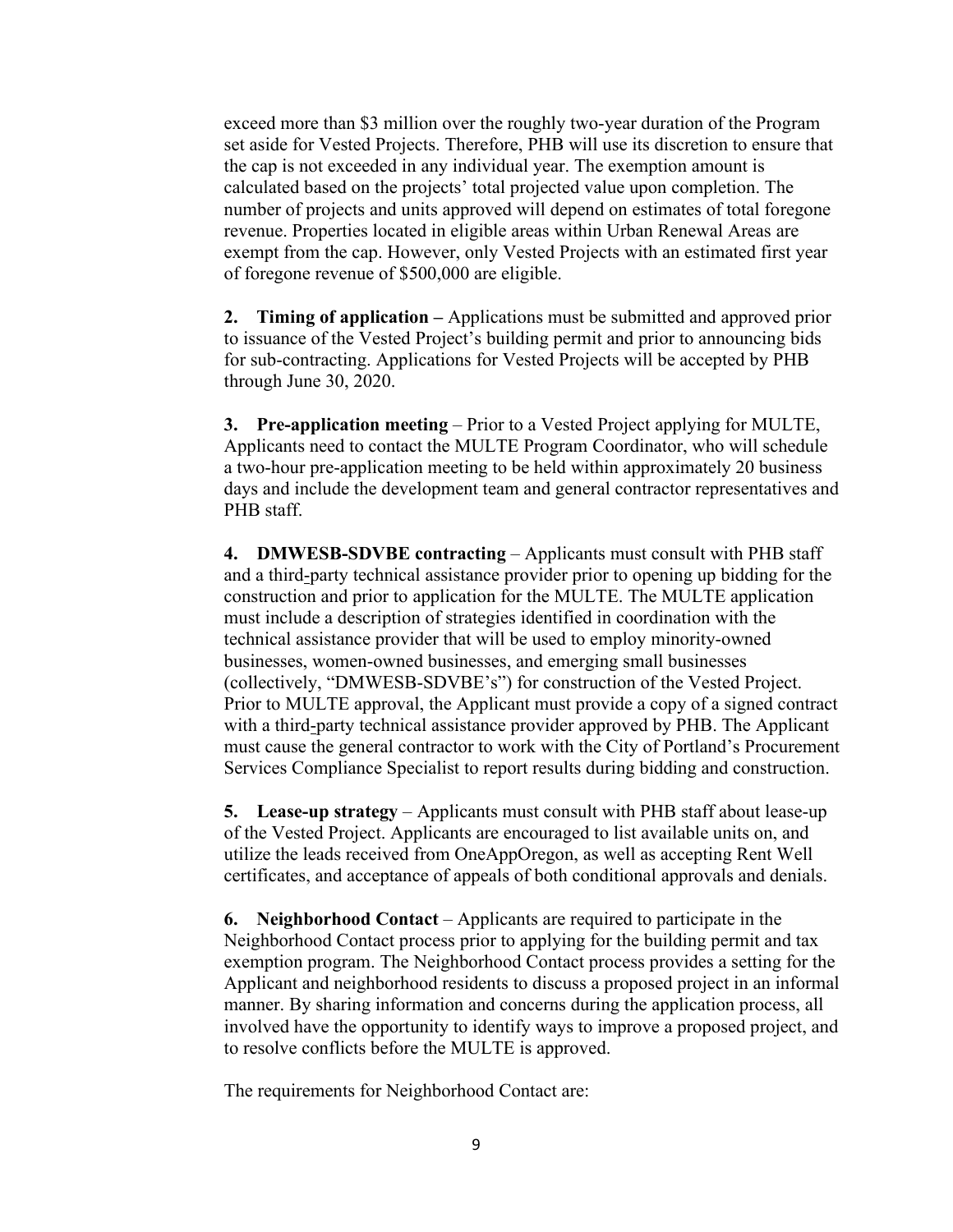**a.** The Applicant must contact the neighborhood association for the area, by registered or certified mail, to request a meeting. A copy of this request must also be sent by registered or certified mail to the district neighborhood coalition;

**b.** The neighborhood association should reply to the Applicant within 14 days and hold a meeting within 45 days of the date of the initial contact. If the neighborhood association does not reply to the Applicant's letter within 14 days, or hold a meeting within 45 days, the Applicant may request a land use review or building permit without further delay. If the neighborhood requests the meeting within the time frame, the Applicant must attend the meeting. The Applicant may attend additional meetings on a voluntary basis. The neighborhood may schedule the meeting with its board, the general membership, or a committee;

**c.** After the meeting and before issuance of the building permit, the Applicant must send a letter to the neighborhood association and district neighborhood coalition. The letter will explain changes, if any, the Applicant is making to the proposed project;

**d.** Copies of letters, and registered or certified mail receipts must be submitted with the tax exemption application.

**7. Application Requirements:** Complete applications include the application processing fee, PHB Application Form, a project narrative, financial information and supporting documentation, plus any additional project specific documentation, as described below:

**a. Application processing fee** in the amount of \$1,000 – checks should be made payable to PHB;

**b. PHB Application Form** including:

**i.** Applicant's signature verifying oath or affirmation and date;

**ii.** Number, size, and type of dwelling units and key design elements;

**iii.** Dimensions of the multiple-unit structure(s), parcel size, proposed lot coverage of building, and amount of open space;

**iv.** Type of project (preservation, rehabilitation, conversion, and/or new construction; rental or for-sale);

**v.** Number of residential and commercial off-street parking spaces;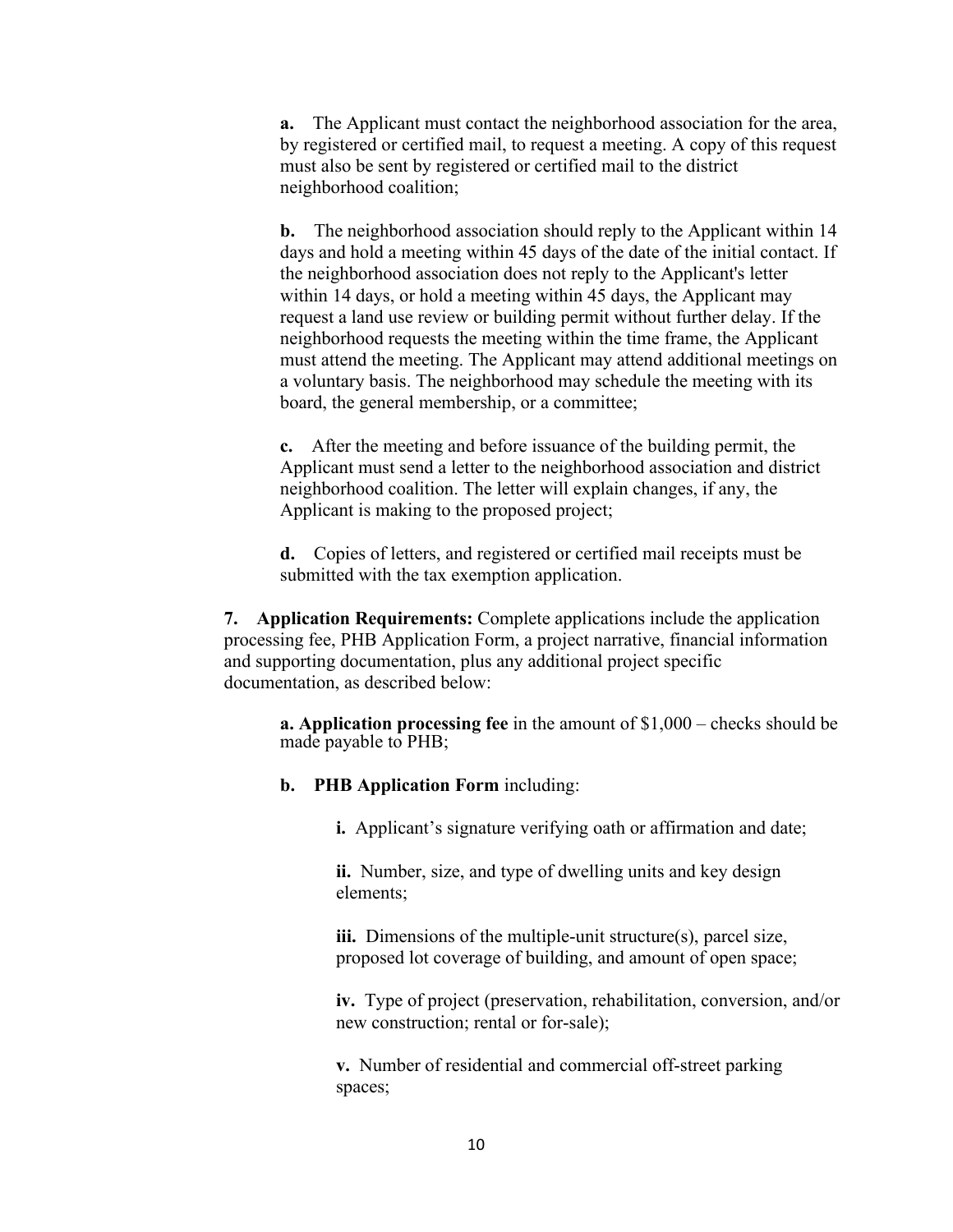**vi.** Parking and circulation plan;

**vii.** Proposed amount of floor area dedicated to residential, residential common, and non-residential uses;

**viii.** Description of the existing use of the property, including if appropriate, a justification for the elimination of existing sound and rehabilitable housing;

**ix.** Project schedule;

**x.** Rent schedule (or expected purchase prices); and

**xi.** Provide proof of pedestrian design elements in accordance with ORS 307.618 (1) (a).

**c. Project narrative** with the following sections:

**i.** Project description – project location, neighborhood characteristics and any resident services;

**ii.** Pedestrian design elements and connection to transit;

**iii.** Description of how the Vested Project will meet the MULTE Program's Equity, Accessibility and Affordability requirements; and

**iv.** description of the ownership structure of the Vested Project and declaration of any mutual identity of interest between the Applicant and the construction contractor or property management company.

**d. Financial information** (for rental projects only) – Excel spreadsheet(s) to be submitted electronically/"live" using the  $PHB$ supplied template (not PDF):

**i.** Pro forma development budget (detailed project costs);

**ii.** Pro forma Sources and Uses;

**iii.** Three different 15-year pro forma operating cash flow scenarios (income and expense analyses)

> **1..** Scenario 1, affordable units, **without** the exemption – demonstrate the 10-year average cash on cash return;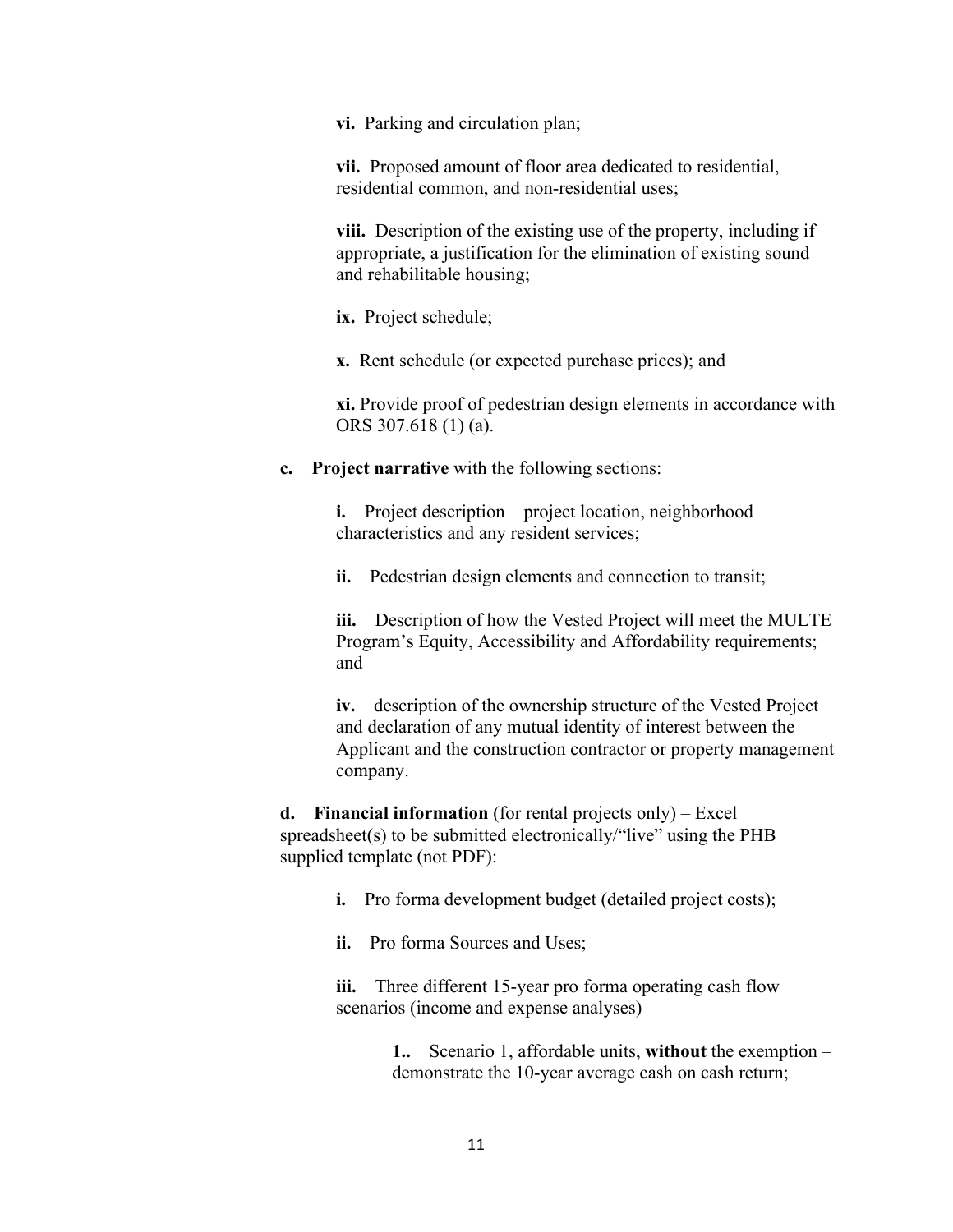**2.** Scenario 2, **with** the exemption – demonstrate the 10 year average cash on cash return; and

**3.** Scenario 3, showing the necessary **increase in unit rents** (from scenario 1) to achieve the same cash on cash return as with the exemption (scenario 2);

**iv.** Rent structure (or expected purchase price) by unit type (affordable units to be net of utility allowance). If the rent structure has varying rents within unit types (e.g. multiple rent levels for 1 bedroom), include a roll up of total count by unit type;

**v.** Breakdown of the applicable utility costs payable by the tenants for the different unit types as determined from the Schedule of Utility Allowances;

**vi.** Demonstration of how real estate taxes without the exemption were determined;

**vii.** Demonstration of each component of the Applicant's equity including invested cash and any deferred fees; and

**viii.** Economic feasibility, market analysis, or evidence of cost comparisons when appropriate.

#### **e. Supporting documentation**:

**i.** Conceptual site plan and supporting maps (drawn to a minimum scale of one inch equal to 16 feet, or a scale suitable for reproduction on 8-1/2" by 11" paper, showing the development plan of the entire project including streets, driveways, sidewalks, pedestrian ways, off street parking, loading areas, location, design, and dimension of structures, use of land and structure(s), major landscaping);

**ii.** Initial schematic or architectural drawings of floor plan

**iii.** Documentation of Neighborhood Contact process – copies of letters sent to the area neighborhood association and district neighborhood coalition along with copies of the certified or registered mail receipts.

**iv.** Documentation of site control and supporting materials: property tax printout for all parcels, showing tax account numbers and legal descriptions (include copy of deed to document ownership or full legal description if necessary);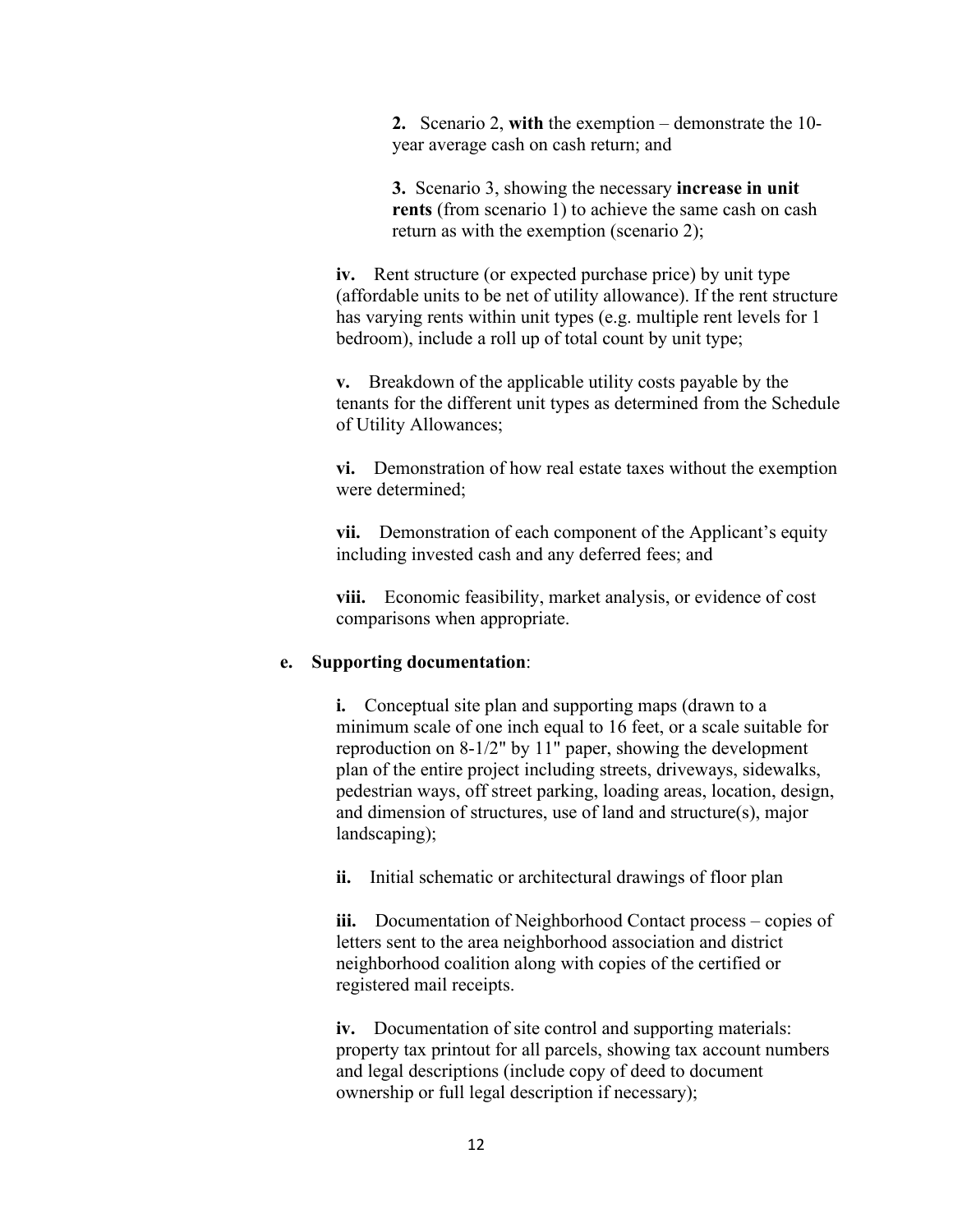**v.** Copy of the market study provided to the senior lender for the Vested Project;

**vi.** Authority documents for legal entity of Applicant;

**vii.** Copy of contract with a third party DMWESB-SDVBE technical assistance provider (draft – final is necessary prior to application approval); and

**viii.** PHB MULTE ADA form.

**f. Additional information** – Such other information that is reasonably necessary.

#### **D. Application Approval**

Approval or denial of applications will occur within 180 days of application.

**1. Review of program requirements –** The MULTE Program Coordinator will determine if applications meet the Program and application requirements.

**2. URA approval** – For Vested Projected located in Urban Renewal Areas, PHB will contact Prosper Portland and the City's Debt Manager for approval prior to approval of the application.

**3. Investment Committee Review** – The PHB Housing Investment Committee will review projects recommended for approval by the MULTE Program Coordinator.

**4. Application activation fee** –Applicants for Qualified Vested Projects must pay PHB an application fee in the amount of \$16,000, which includes the fee to be paid to Multnomah County. Should an application not be approved, or the exemption otherwise does not go into effect, the Applicant may request a refund of fees paid less the cost of estimated staff time expended.

**5. Public hearing** – PHB will present applications at a public hearing before the Portland Housing Advisory Commission (PHAC), for which public notice will be given and public testimony will be heard.

**6. Final approval** – Exemptions must be approved by City Council ("Final Approval"). PHB will file the ordinance requesting approval of the MULTE for a Vested Project meeting the other Program requirements with City Council. PHB will send a copy of any approved ordinance to the Applicant.

**7. County activation** – If approved by City Council, PHB will send a copy of the ordinance and the corresponding fee to Multnomah County. Exemptions for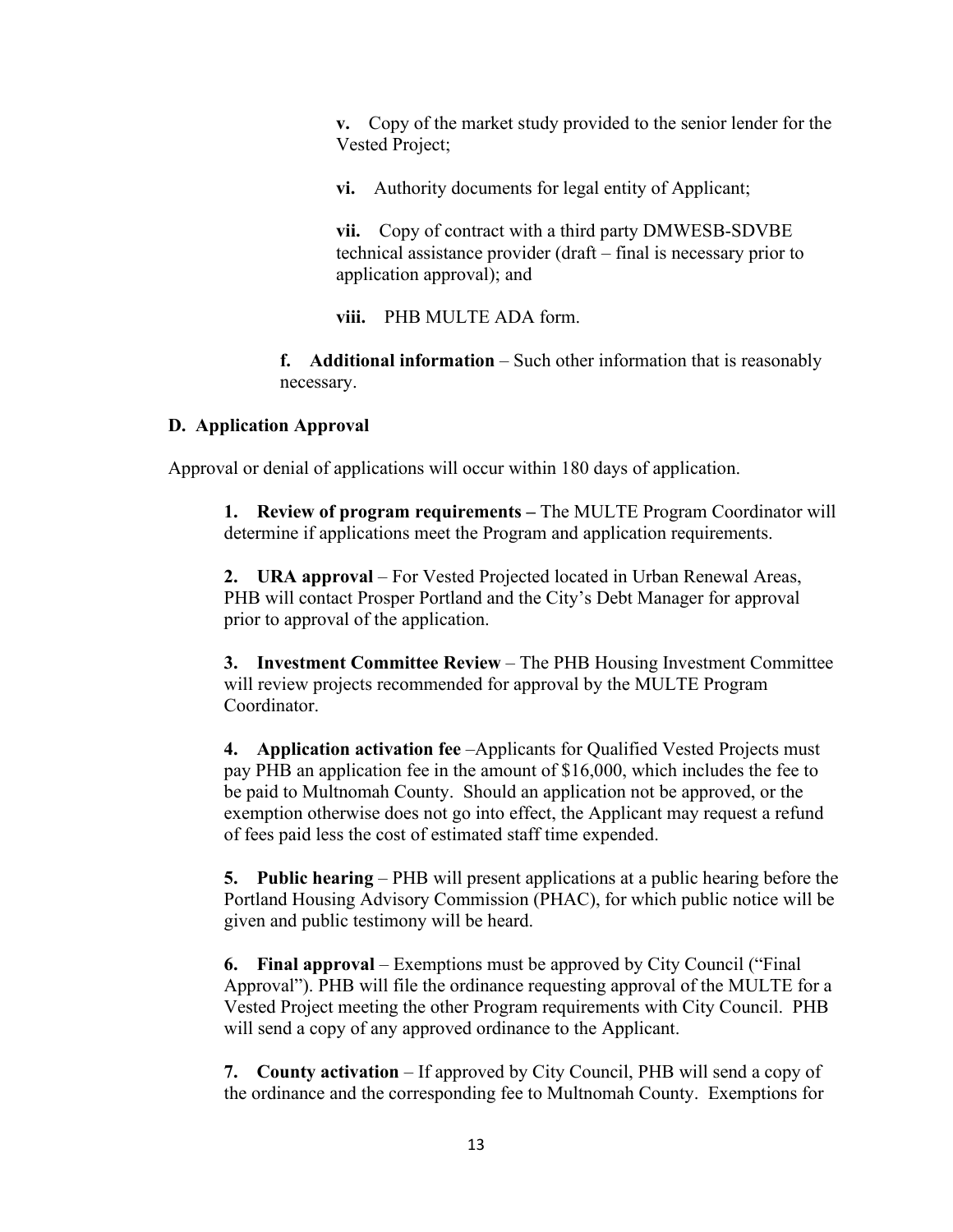Vested Projects that receive Final Approval are effective on July 1<sup>st</sup> of the assessment year after the calendar year in which the Vested Project has been in use or occupied at any time, as determined by Multnomah County.

#### **E. Compliance Requirements**

**1. Program sunset date** – Vested Projects must receive a certificate of occupancy before January 1, 2032.

**2. Changes to Vested Projects** – If, after a Vested Project receives Final Approval and prior to the completion of construction, the Applicant needs to make changes to the application submitted which are minor and would result in substantially the same project, PHB may allow slight variances to what was approved without a formal restructure request. Changes must be submitted to PHB using the MULTE Approved Project Change Request form. PHB will evaluate the change(s) to determine whether or not the Vested Project and the applicable affordability requirements will still be substantially the same if the changes are accepted. PHB will consider restructure requests so long as the Vested Project still meets the Program requirements. The Applicant must submit a formal restructure request to PHB including a new application form, current financial information, and an updated narrative reflecting the reasons for the changes to the Vested Project. Restructures will be reviewed by staff, presented to PHB's Housing Investment Committee, and go to City Council for approval.

Should any changes be approved, it may be necessary for an Amendment Agreement to be signed and recorded to amend any provisions outlined in the MULTE extended use agreement.

**3. DMWESB-SDVBE –** To comply with DMWESB-SDVBE contracting requirements, the Applicant must cause the contractor to complete and submit the GFE Program Bidder Checklist and report on bidding results through the City of Portland's Procurement Services Compliance Specialist.

#### **4. Rental projects**

**a. MULTE Regulatory Agreement** – The Applicant of a rental Vested Project approved for exemption must enter into a MULTE Regulatory Agreement ("MRA") that will be recorded against the property.

**b. Lease-up approval** – The PHB Risk Analysis & Compliance (RAC) team will be in contact with the Applicant prior to completion of construction to ensure proper screening and qualification of tenants prior to lease up. The Applicant must notify the PHB RAC team if the property manager information submitted with the application changes.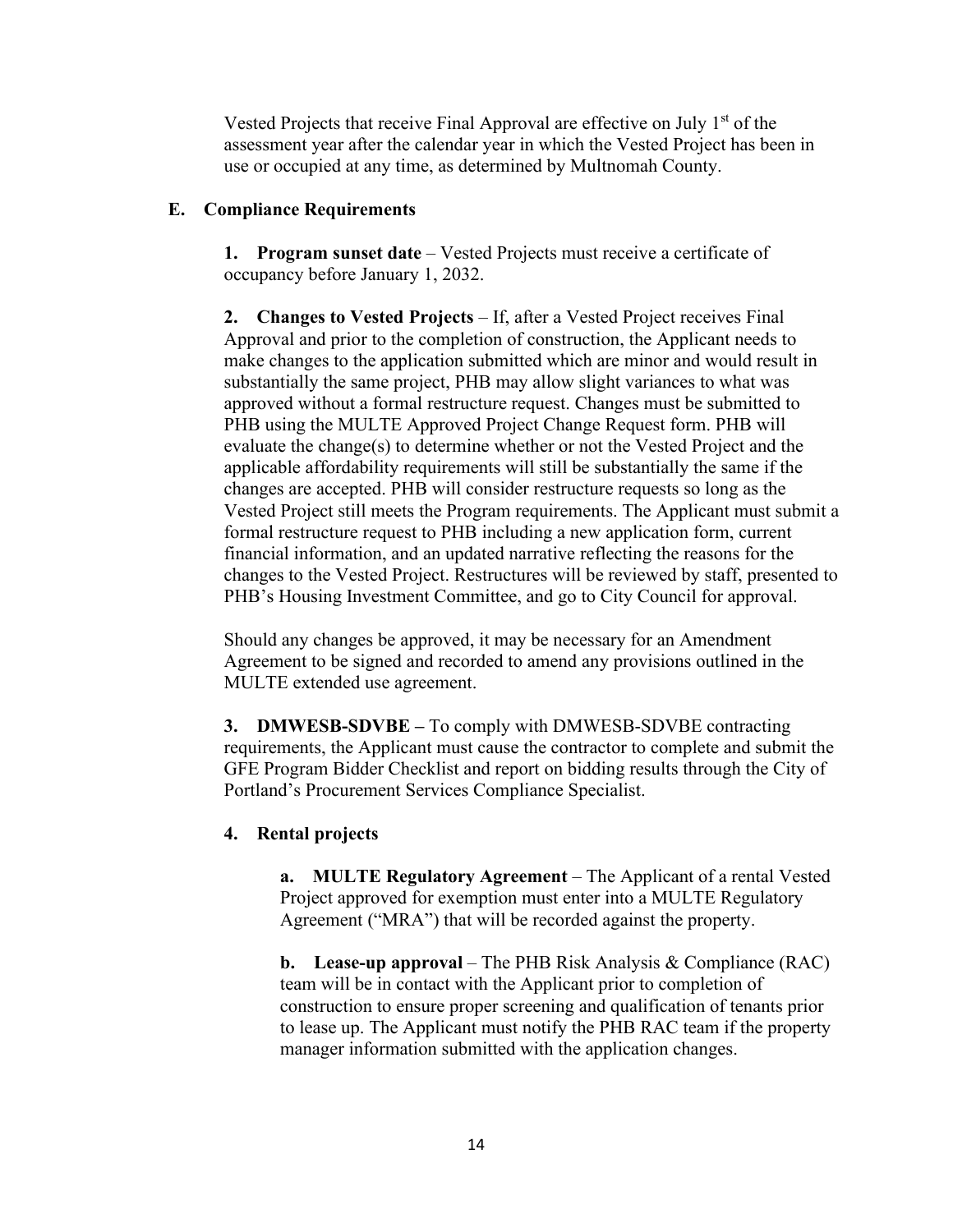**c. Tenant screening** – Gross income from all sources must be considered for any adults living in the unit. To qualify, tenants should be allowed to spend more than 30% of their gross income on housing expenses. Any Applicants not meeting the screening criteria must be given the right to appeal.

Tenants must income qualify at lease-up, but may exceed the affordability requirement by up to 20% during the exemption period (i.e. tenants who qualify for 60% of MFI restricted units at lease-up may earn up to 80% of MFI while living in the unit, or tenants who qualify for 80% of MFI restricted units at lease-up may earn up to 100% of MFI while living in the unit).

If a tenant exceeds the income requirement, plus the additional 20% allowed, then the unit is no longer considered qualified as an affordable unit. Another unit in the project may replace the affordable unit, should it otherwise meet all program criteria.

Upon termination or expiration of the tax exemption or in the case that a tenant no longer income qualifies for an affordable unit, the Applicant, or an agent thereof, must give at least 240 days' written notice to PHB and at least 180 days' written notice to the tenant prior to an increase in the unit's rent. This information must be included in the lease or lease addendum for each designated affordable unit and an executed copy provided to PHB as the project is leased up and at unit turnover.

**d. Annual reporting and review** – During the exemption period, the Applicant must enter tenant income and rental data into PHB's Web Compliance Management System (WCMS) – to validate subsequent rental and household income compliance – annually to PHB's RAC Department within 90 days from the end of the project's fiscal year.

For lease-up and tenant screening guidelines, refer to HOU-1.10- Risk Analysis and Compliance Policies and Guidelines. If the guidelines are silent, defer to HUD Guidelines.

If PHB determines that the number and unit mix of Affordable units is less than the approved percentage or does not match the unit mix of the project, the next available units must be rented to households meeting the income requirements and the project must be brought into compliance before the next reporting period.

Upon sale or other transfer of the Project during the Incenting the Pipeline MULTE Program Compliance Period, the requirements of the MULTE Program can transfer with the Project. PHB must receive updated property manager information (if applicable), and the authority documents of the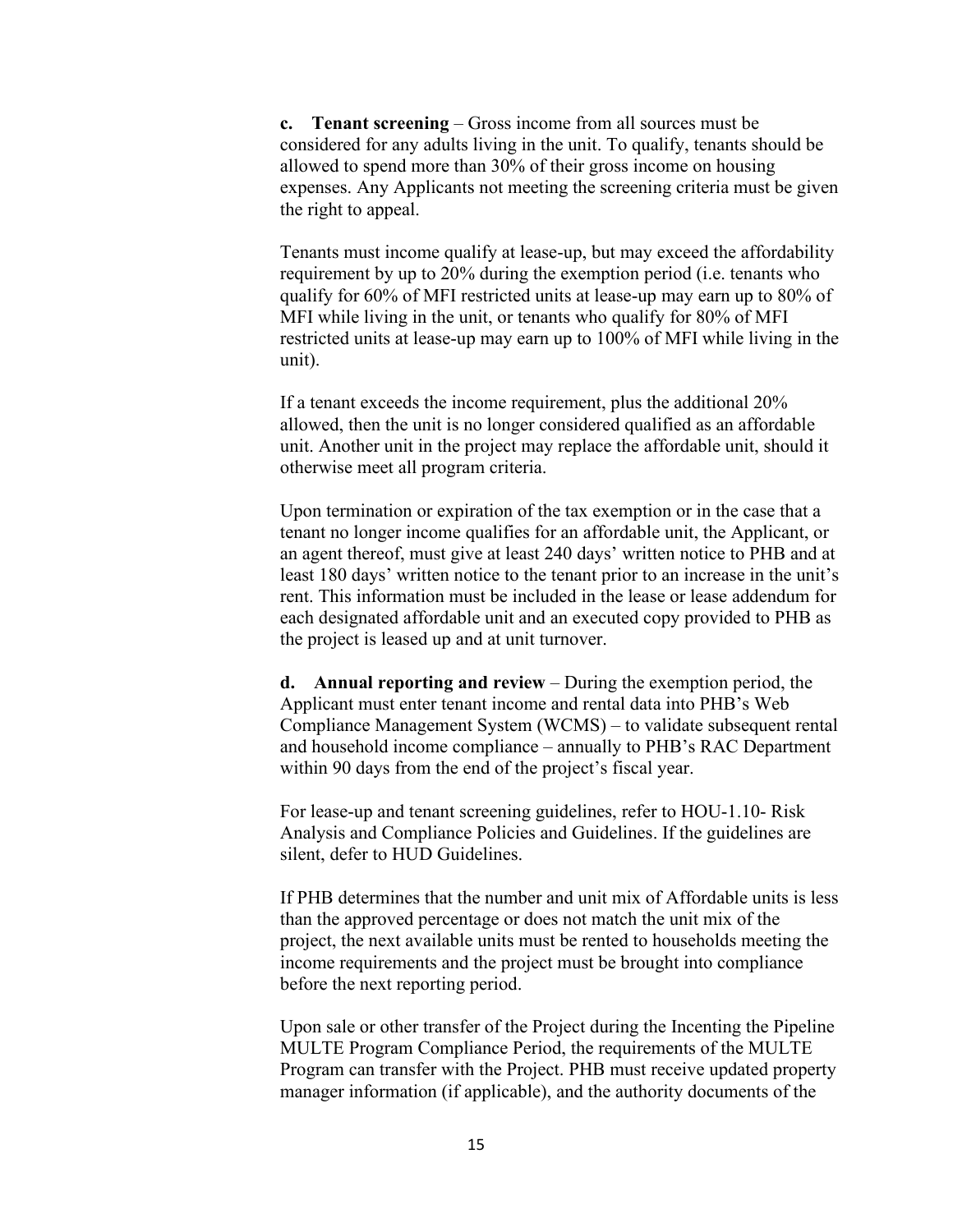legal entity to which the Applicant is conveying the Project in order to prepare a Consent to Transfer and Assignment and Assumption Agreement to be executed and recorded on title.

## **IV. IH Projects & Extended Affordability Projects**

## **A. Benefit of the Tax Exemption**

**1. Value and duration** – The MULTE Program provides a ten-year property tax exemption on a portion or the entire residential portion of the structural improvements during the 99-year compliance period (the "Compliance Period") for IH Projects and Extended Affordability Projects (together, "Projects") so long as Program requirements are met. The exemption applies to the entirety of the residential portion of the structural improvements for IH Projects located in the Central City Plan District with a base or built FAR of 5:1 or greater. For all other IH Projects and for Extended Affordability Projects the exemption is only applicable to the Affordable portion of the residential portion of the structural improvements of such projects. During the exemption period, the Applicant is still responsible for payment of the taxes on the assessed value of the land and any commercial portions of the project.

The value of the exemption cannot exceed 100% of the real market value. In the case of a structure converted in whole, or in part, from another use to a multifamily housing, only the incremental increase in value that can be attributed to the conversion is eligible for the exemption.

A property's maximum assessed value is recalculated when the exemption is either terminated for noncompliance or expires after the Compliance Period. Thereafter, the Applicant shall pay the full amount of the recalculated property taxes.

**2. Parking** – The exemption may include parking constructed as part of the multiple-unit housing construction, addition or conversion. For projects receiving only a partial exemption for the affordable units, the same percentage of the residential parking may be included as exempt. If the tenant of an affordable unit is required to pay for parking, the cost of the parking must be included in the tenant's monthly maximum rent calculation.

# **B. Program Requirements**

- **1. Eligible areas** Projects must be located within the City of Portland.
- **2.** Site control Applicant must own or have site control of the project site.

**3. Eligible project types** – Projects must be proposed construction, additions to existing structures or conversion of existing non-residential property to housing.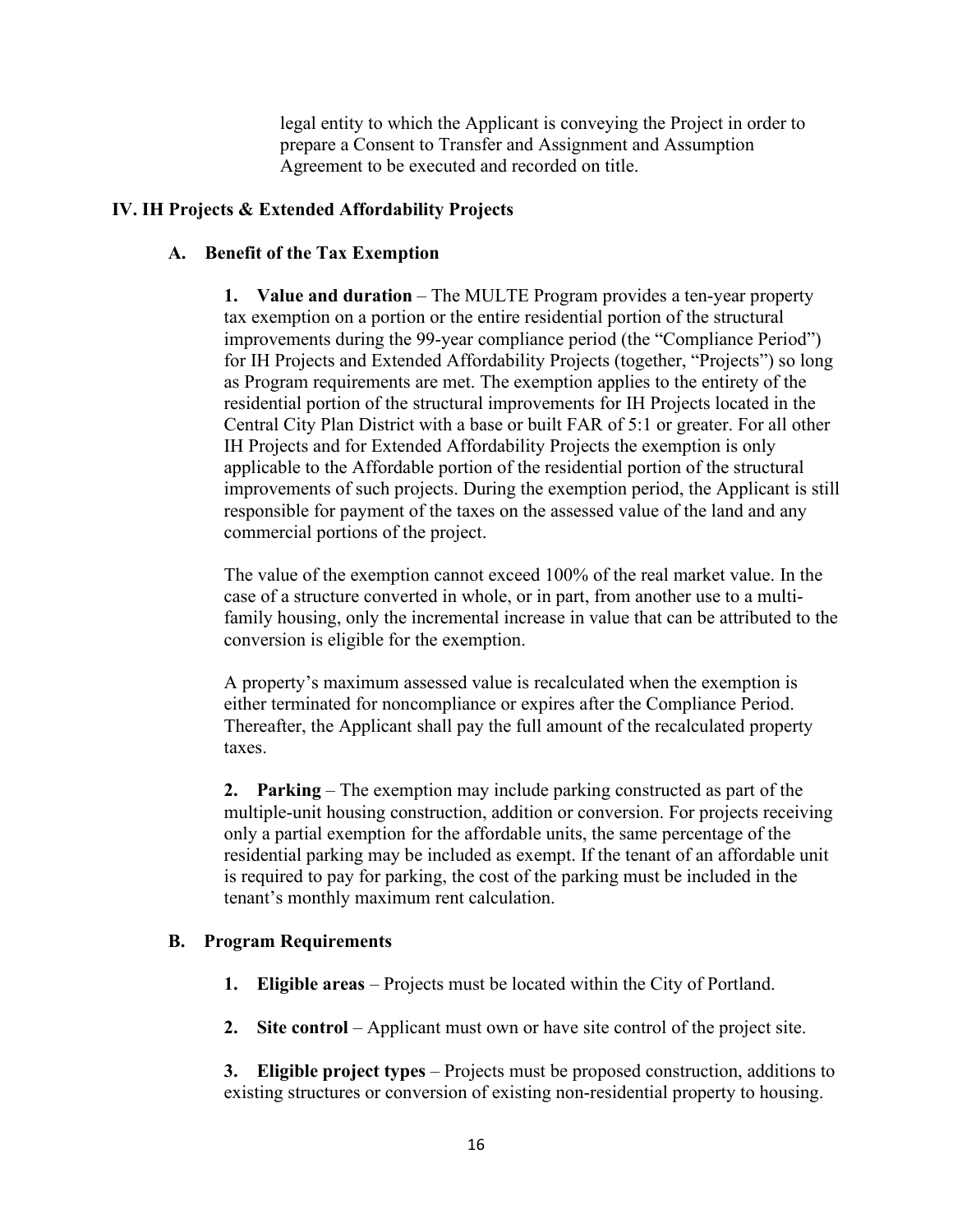a. Projects must have at least twenty new residential units.

b. A row-house or townhouse development containing for-sale or rental units is eligible as long as all other eligibility criteria are met.

c. The Project must not be designed or used for transient accommodation, including, but not limited to, vacation or short-term rentals, hotels or motels at any point during the Compliance Period.

**4. Accessibility** – At least 5% of the affordable units in the Project must be built to be adaptable for full ADA accessibility.

**5. Pedestrian connection** – The Project must provide pedestrian design elements in accordance with ORS 307.618 (1) (a) and be physically or functionally related to and enhance the effectiveness of a light rail line or mass transportation system.

Pedestrian design elements must include continuous, unobstructed, and a reasonably direct route between two points that are intended and suitable for pedestrian use. Examples are sidewalks, walkways, stairways and pedestrian bridges. On developed properties, pedestrian design elements are generally hard surfaced. In parks and natural areas, pedestrian design elements may be softsurfaced pathways. On undeveloped properties and properties intended for redevelopment, pedestrian design elements may also include rights-of-way or easements for future pedestrian improvements.

#### **6. Rental projects:**

#### **a. Financial need**

i. Financial need for IH Projects is being met through development and calibration of the Inclusionary Housing Program. Therefore, IH Projects do not need to provide a pro forma, but are required to provide the data points requested in the "Basic Financial Information" section on "Attachment (02)- IH MULTE Application" in order to calculate the estimated value of the tax exemption.

#### **b. Affordability Requirements**

i.. IH Projects

During the Compliance Period, the IH Project must meet the minimum required affordable units at the corresponding rate as set forth in the Inclusionary Housing Covenant.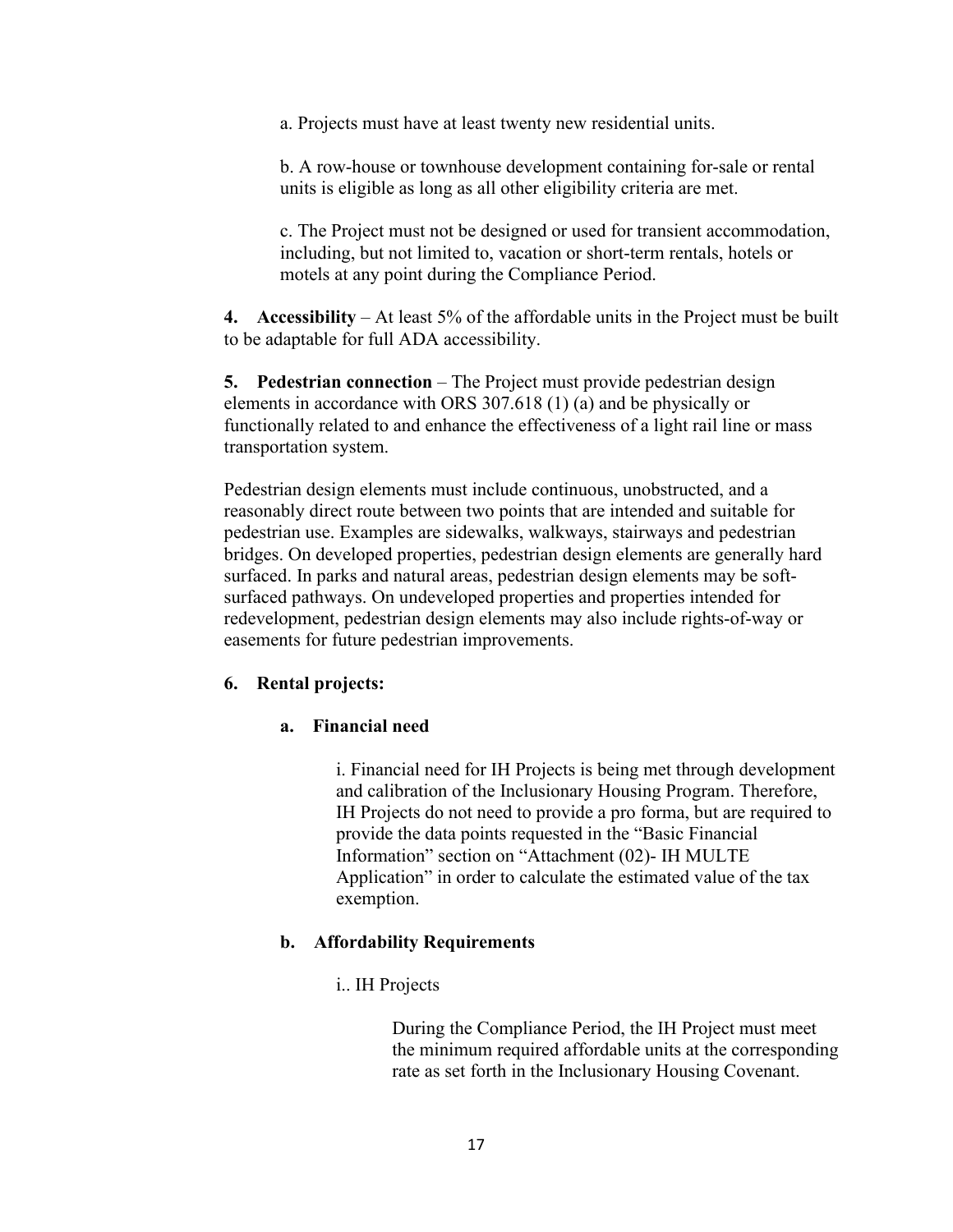ii. Extended Affordability Projects

During the Compliance Period, Extended Affordability Projects must make any additional exempted units Affordable to households earning 60% or less of the area MFI if the Base FAR is less than 5:1, or to households earning 80% or less of the area MFI if the Base FAR is 5:1 or greater.

Affordable units must be distributed evenly amongst unit mix (bedroom sizes) within Projects. Projects must maintain the same unit distribution of Affordable units during the Compliance Period, but individual units do not need to be designated. Affordable units must float throughout the Project to ensure that the required percentage of each unit type is met at any given time.

#### **7. For-sale units:**

**a. Eligibility and Income Restrictions** – Requirements regarding this section can be found in Inclusionary Housing Administrative Rules HOU 3.04.

**b. Sale Price** – Requirements regarding this section can be found in Inclusionary Housing Administrative Rules HOU 3.04.

#### **C. Application Process**

**1. Annual cap** – PHB must abide by a rolling cap on estimated foregone revenue, based each Project's estimated foregone revenue for the first year of the exemption annually, to not exceed more than \$15 million within a five (5) year period, defined as any current year and the previous four years. Therefore, PHB will use its discretion to ensure the cap is not exceeded in any individual year. The exemption amount is calculated based on the Projects' total projected value upon completion. The number of Projects and units approved will depend on estimates of total foregone revenue. Projects located in eligible areas within Urban Renewal Areas are exempt from the cap.

**2. Timing of application –** Applications must be submitted and approved prior to issuance of the project's building permit and prior to announcing bids for subcontracting.

**3. DMWESB-SDVBE contracting**-- This is not a requirement for IH Projects, with the exception of Projects that are Receiving Buildings under the Inclusionary Housing Program through "Option 3: Build-Off-Site" as described in City Code 30.01.120. Applicants must consult with PHB staff and a third-party technical assistance provider prior to opening up bidding for the construction and prior to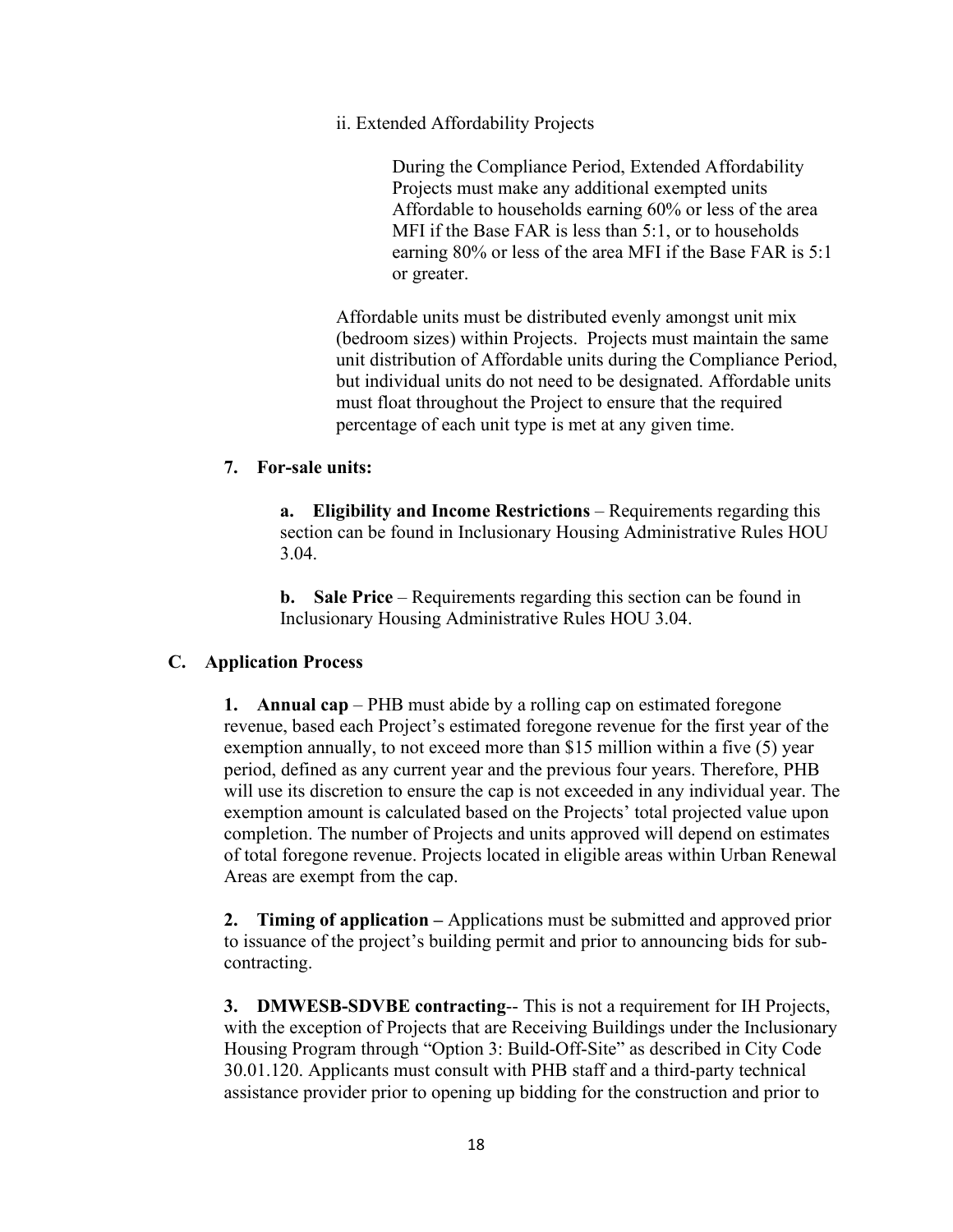application for the MULTE for the units that the receiving building is absorbing from the sending building. The MULTE application must include a description of strategies identified in coordination with the technical assistance provider that will be employed to promote DMWESB-SDVBE opportunities in construction contracting. Prior to MULTE approval, the Applicant must provide a copy of a signed contract with a third-party technical assistance provider approved by PHB. The general contractor must work with the City of Portland's Procurement Services Compliance Specialist to report results during bidding and construction.

**5. Lease-up strategy** –Applicants are encouraged to list available units on and utilize the leads received from OneAppOregon.

**7. Application Requirements:** Complete applications include the application processing fee, PHB Application Form, a project narrative, financial information and supporting documentation, plus any additional project specific documentation, as described below:

**a.** Complete applications include the completed "Attachment (02)- IH MULTE Application" and supporting documentation.

**i.** Attachment (02)- IH MULTE Application includes

**A)** Applicant's signature verifying oath or affirmation and date;

**B)** Number of dwelling units;

**C)** Dimensions of the multiple-unit structure(s), parcel size, proposed lot coverage of building, and amount of open space;

**D)** Number of residential and commercial off-street parking spaces;

**E)** Proposed amount of floor area dedicated to residential, residential common, and non-residential uses;

**F)** Estimated rent schedule and utility types and responsibilities;

**G)** Estimated additional annual income and expenses.

#### **ii. Supporting documentation**:

**A)** Documentation of site control and supporting materials: property tax printout for all parcels, showing tax account numbers and legal descriptions (include copy of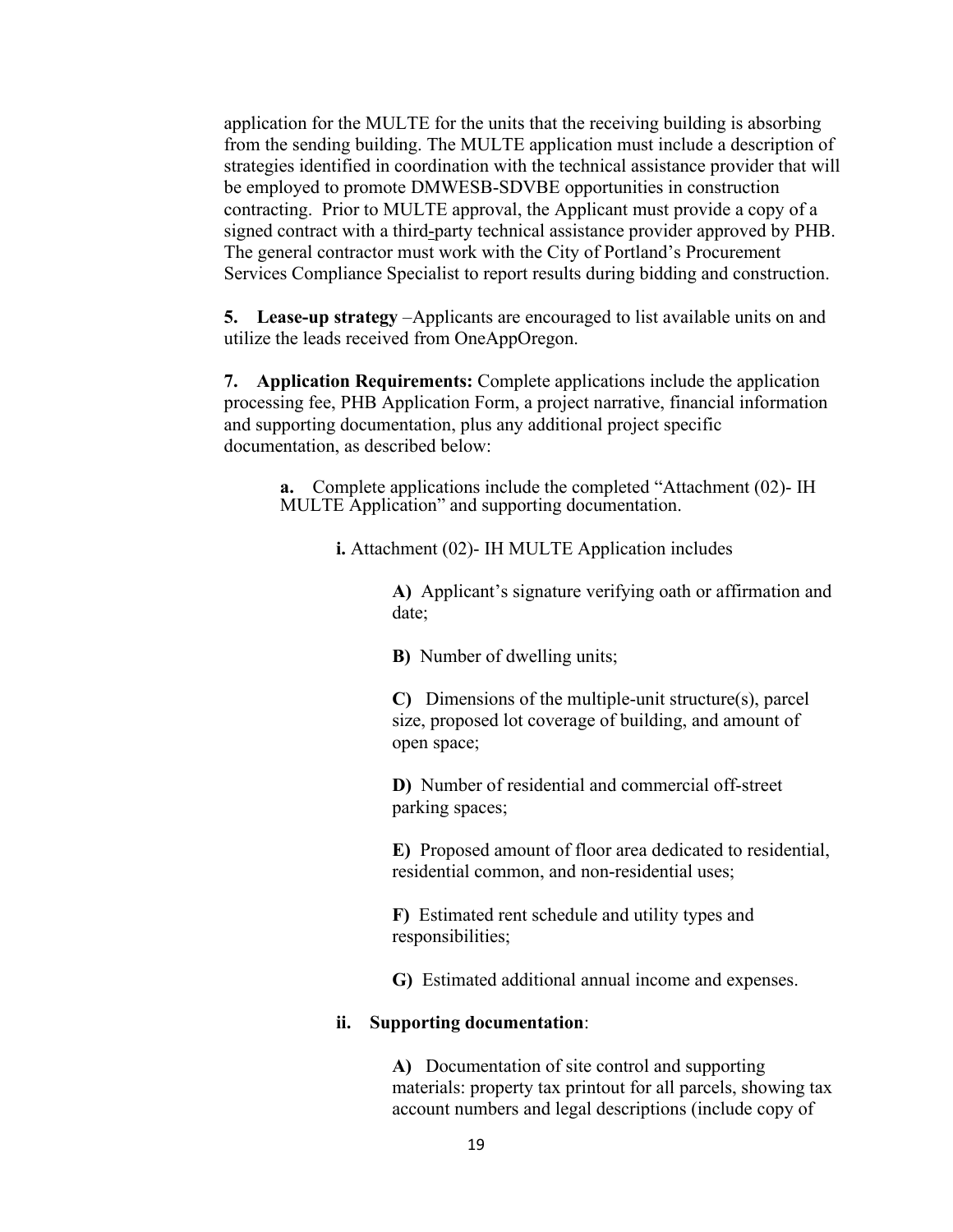deed to document ownership or full legal description if necessary);

**B)** Legal articles of entity that will receive the exemption (Identifying signature block);

**C)** PHB MULTE ADA form.

**iii. Additional information** – Such other information required by state or local law or otherwise which is reasonably necessary.

**D. Application Approval:** Approval or denial of applications will occur within 180 days of application.

**1. Review of program requirements –** Inclusionary Housing staff will review IH Projects and determine if the application and other Inclusionary Housing requirements have been met.

**2. URA approval** – For Projects located in Urban Renewal Areas, PHB will contact Prosper Portland and the City's Debt Manager for approval prior to approval of the application.

**3. Final approval** – Exemptions must receive Final Approval. PHB will file the ordinance requesting approval of the MULTE for a Project meeting the other Program requirements with City Council. PHB will send a copy of any approved ordinance to the Applicant.

**4. County activation** – If approved by City Council, PHB will send a copy of the ordinance and the corresponding fee to Multnomah County. Exemptions for Vested Projects that receive Final Approval are effective on July 1<sup>st</sup> of the assessment year after the calendar year in which the Vested Project has been in use or occupied at any time, as determined by Multnomah County.

#### **E. Compliance Requirements**

**1. Program sunset date** – Projects must receive a certificate of occupancy before January 1, 2032.

**2. Changes to Projects**—No changes are permitted to Projects after a building permit is issued. If significant changes to the number, percentage, or distribution of the Affordable units and/or IH Units occur after Final Approval, the building permit timeline may be affected and the Applicant may be required to submit a new MULTE application for consideration.

**3. DMWESB-SDVBE** – To comply with DMWESB-SDVBE contracting requirements, the Applicant must cause the contractor to complete and submit the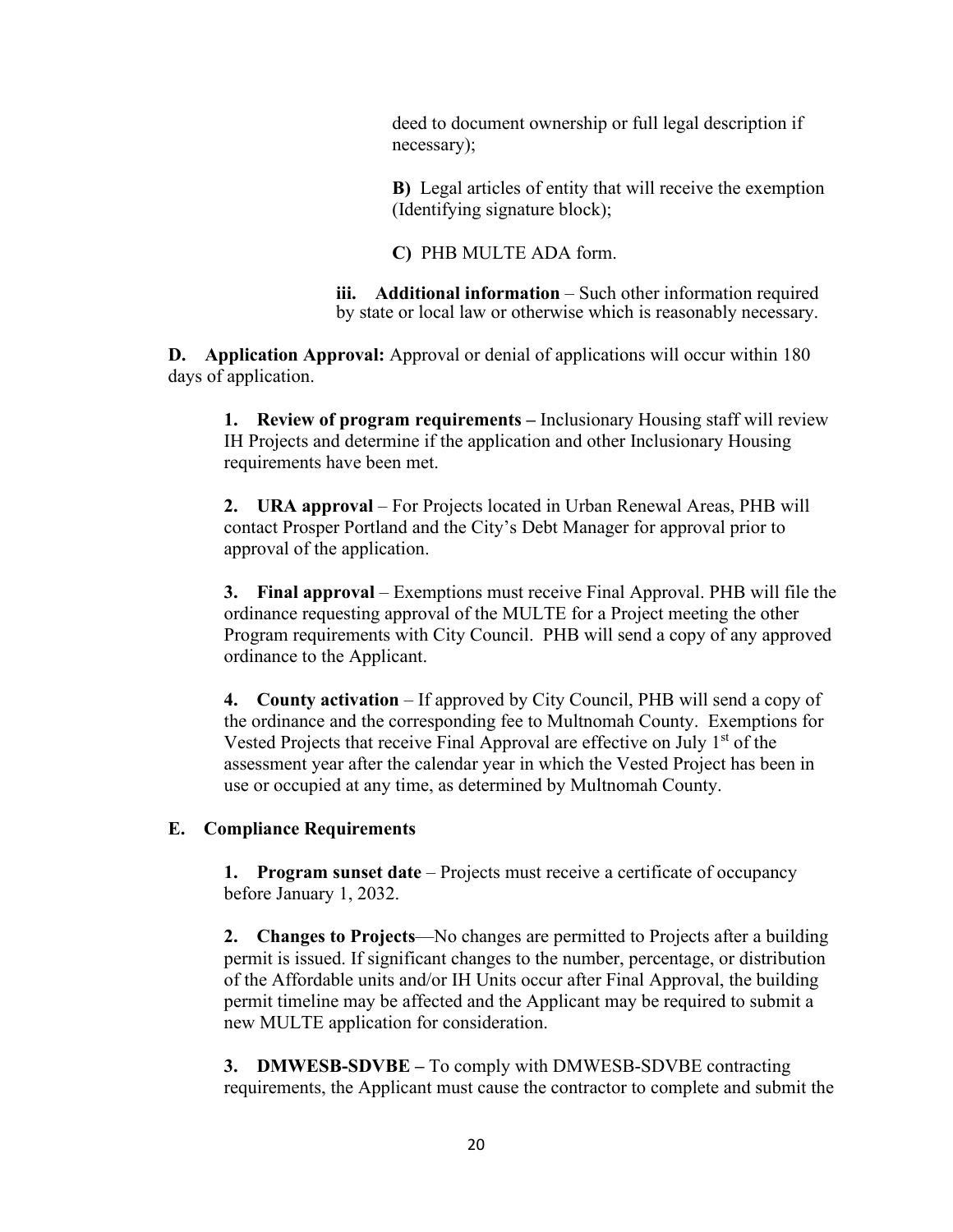GFE Program Bidder Checklist and report on bidding results through the City of Portland's Procurement Services Compliance Specialist.

#### **4. Rental projects**

**a. MULTE Agreement** – The Applicant of a rental Project approved for exemption must enter into a MRA that will be recorded against the property.

**b. Lease-up approval** – The PHB Risk Analysis & Compliance (RAC) team will be in contact with the Applicant prior to completion of construction to ensure proper screening and qualification of tenants prior to lease up. The Applicant must notify the PHB RAC team if the property manager information submitted with the application changes.

**c. Tenant screening** – Gross income from all sources must be considered for any adults living in the unit. To qualify, tenants should be allowed to spend more than 30% of their gross income on housing expenses. Any Applicants not meeting the screening criteria must be given the right to appeal.

Tenants must income qualify at lease-up, but may exceed the affordability requirement by up to 20% during the exemption period (i.e. tenants who qualify for 60% of MFI restricted units at lease-up may earn up to 80% of MFI while living in the unit, or tenants who qualify for 80% of MFI restricted units at lease-up may earn up to 100% of MFI while living in the unit).

If a tenant exceeds the income requirement, plus the additional 20% allowed, then the unit is no longer considered qualified as an affordable unit. Another unit in the project may replace the affordable unit, should it otherwise meet all program criteria.

Upon termination or expiration of the tax exemption or in the case that a tenant no longer income qualifies for an affordable unit, the Applicant, or an agent thereof, must give at least 240 days' written notice to PHB and at least 180 days' written notice to the tenant prior to an increase in the unit's rent. This information must be included in the lease or lease addendum for each designated affordable unit and an executed copy provided to PHB as the project is leased up and at unit turnover.

**d. Annual reporting and review** – During the Compliance Period, the Applicant must enter tenant income and rental data into PHB's Web Compliance Management System (WCMS) – to validate subsequent rental and household income compliance – annually to PHB's RAC team within 90 days from the end of the Project's fiscal year.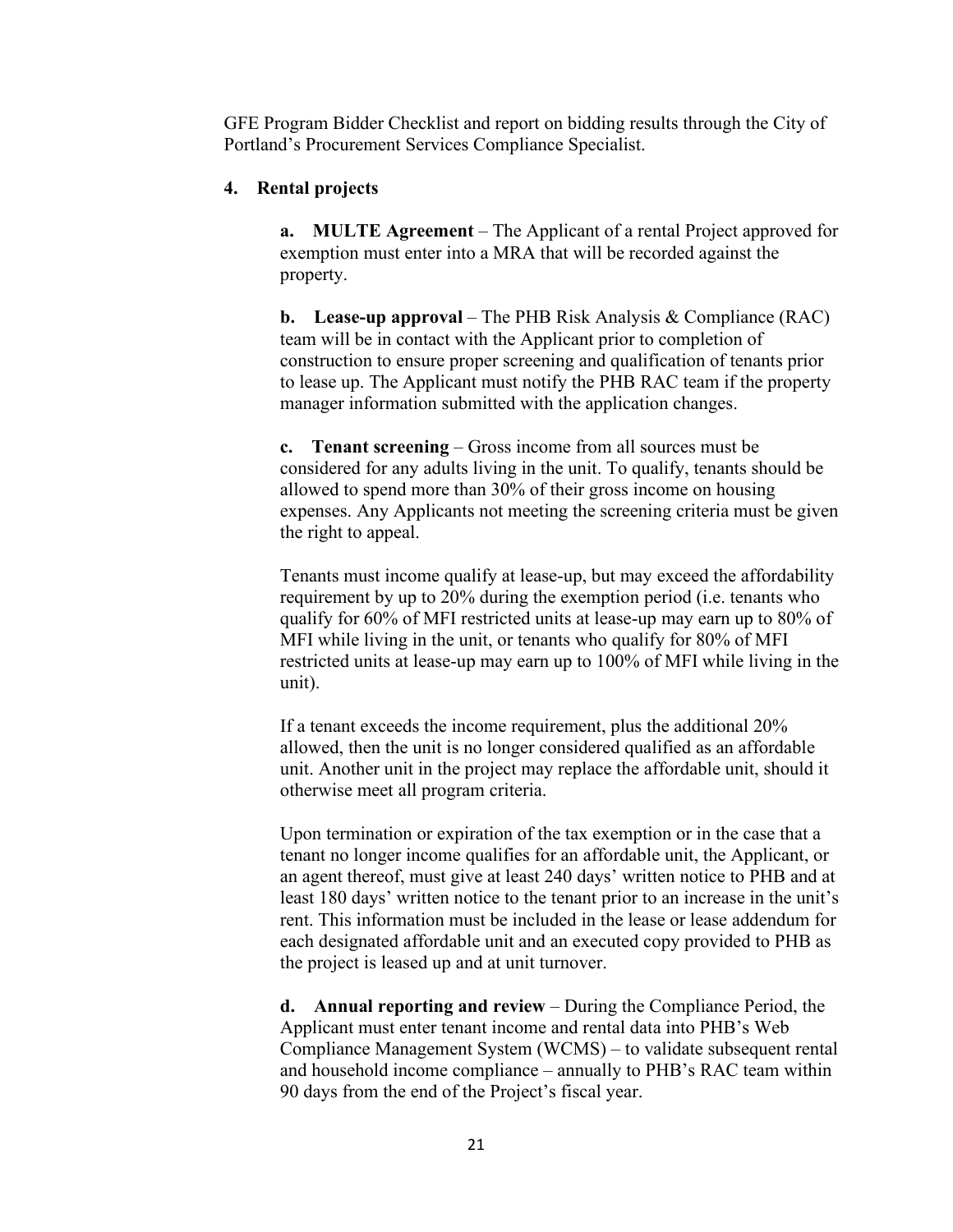For lease-up and tenant screening guidelines, refer to HOU-1.10- Risk Analysis and Compliance Policies and Guidelines. If the guidelines are silent, defer to HUD Guidelines.

If PHB determines that the number and unit mix of affordable units is less than the approved percentage or does not match the unit mix of the project, the next available units must be rented to households meeting the income requirements and the project must be brought into compliance before the next reporting period.

Upon sale or other transfer of the project during the exemption period, the provisions of the MULTE program can transfer with the property. PHB needs to receive updated property manager information, and legal documentation about the new entity in order to prepare a Consent to Transfer and Assignment and Assumption Agreement to be executed and recorded on title.

**5. For-sale units:** Requirements regarding this section can be found in the Inclusionary Housing Administrative Rules HOU 3.04.

## **V. Termination of Active Exemptions**

If a Vested Project or Project fails to comply with Program requirements at any time during the Compliance Period, the exemption will be terminated.

PHB will send a certified letter to the mailing addresses on record with the date of a hearing where the property owner may show cause why the exemption should not be terminated. The hearing will be scheduled at least 20 days from the mailing of the letter. PHB staff will determine whether or not the property owner has presented sufficient cause to not terminate the exemption. PHB will also send a letter to the lender on record from recorded documents notifying the lender of its right to attempt to cure or remedy any non-compliance within 30 days.

PHB will go before city council with a resolution or ordinance with a list of exemptions to be terminated prior to the next tax year.

If a Vested Project or Project required to have Affordable rental units fails to meet its applicable affordability requirements at any time during the Compliance Period, such non-compliance must be cured prior to the next reporting year. If such non-compliance continues:

**A.** The exemption will be terminated without right of notice or appeal;

**B.** The property's maximum assessed value will be recalculated and the Applicant shall pay the full amount of the recalculated property taxes.; and